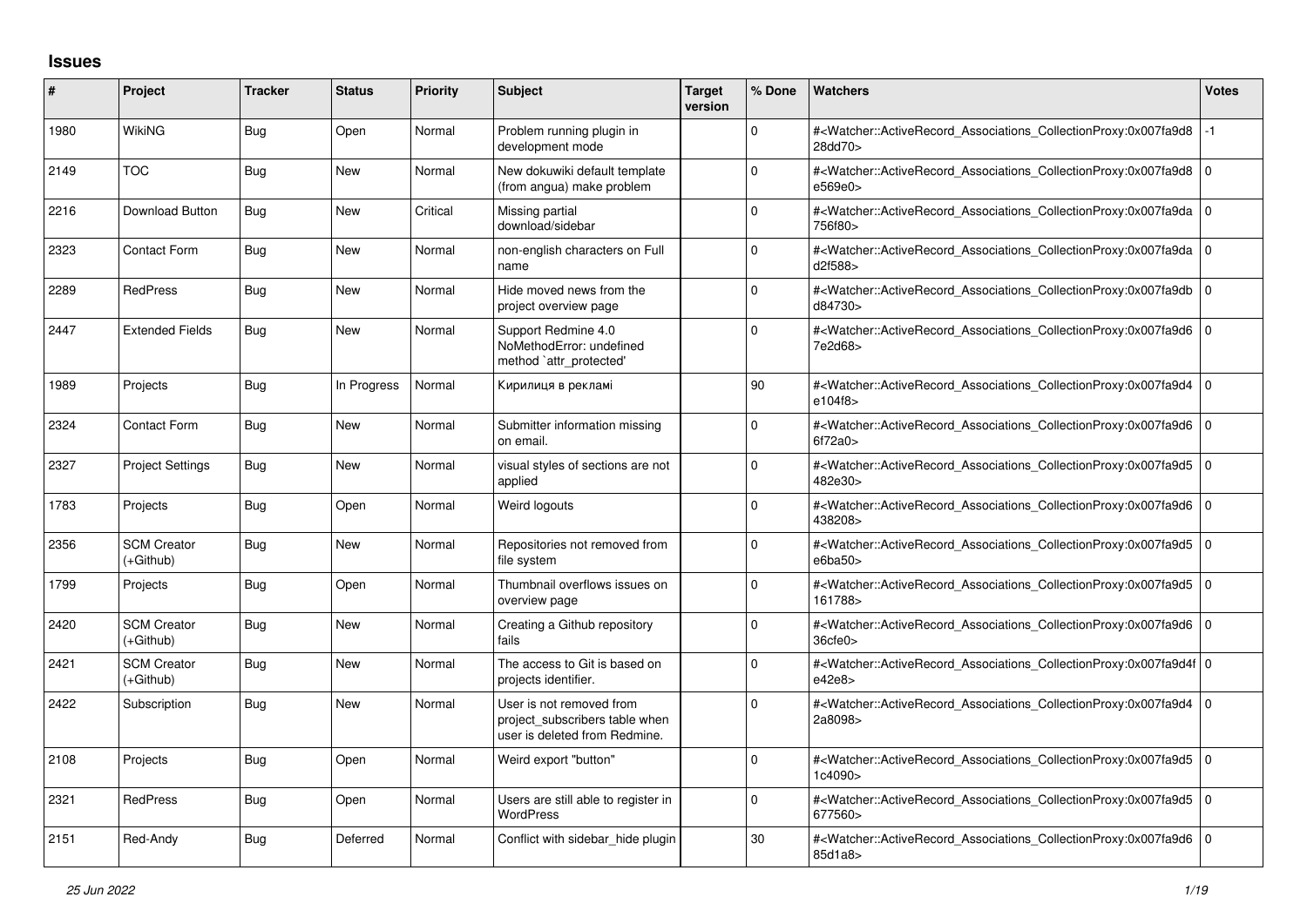| #        | Project                         | <b>Tracker</b> | <b>Status</b>         | <b>Priority</b> | <b>Subject</b>                                                                | <b>Target</b><br>version | % Done       | <b>Watchers</b>                                                                                                                                          | <b>Votes</b> |
|----------|---------------------------------|----------------|-----------------------|-----------------|-------------------------------------------------------------------------------|--------------------------|--------------|----------------------------------------------------------------------------------------------------------------------------------------------------------|--------------|
| 2322     | WikiNG                          | Bug            | Deferred              | Normal          | Viewing user pages does not<br>work after rename                              |                          | $\Omega$     | # <watcher::activerecord_associations_collectionproxy:0x007fa9d4<br>d045a0&gt;</watcher::activerecord_associations_collectionproxy:0x007fa9d4<br>        | l 0          |
| ISSUE-12 | <b>ISSUE-id</b>                 | Bug            | Deferred              | Major           | No route matches error for<br>journals#new                                    |                          | 50           | # <watcher::activerecord associations="" collectionproxy:0x007fa9d4<br="">54e518&gt;</watcher::activerecord>                                             | l 0          |
| 2329     | WikiNG                          | <b>Bug</b>     | Under<br>Verification | Major           | Mentions visibility                                                           |                          | 50           | # <watcher::activerecord associations="" collectionproxy:0x007fa9d6<br="">497848&gt;</watcher::activerecord>                                             | 10           |
| 1680     | Orangutan::Redmin<br>e          | Bug            | Open                  | Normal          | <b>Cancelling Comment context</b>                                             |                          | $\Omega$     | # <watcher::activerecord_associations_collectionproxy:0x007fa9d5 0<br="">a60028&gt;</watcher::activerecord_associations_collectionproxy:0x007fa9d5>      |              |
| 1763     | <b>SCM Creator</b><br>(+Github) | <b>Bug</b>     | Open                  | Normal          | "Create repository" button<br>hiding is too restrictive                       |                          | $\Omega$     | # <watcher::activerecord associations="" collectionproxy:0x007fa9d5<br="">37d558&gt;</watcher::activerecord>                                             | l O          |
| 2237     | Contact Form                    | <b>Bug</b>     | Open                  | Normal          | Spam protection (looks like<br>0.1.0 is spam prone)                           |                          | 0            | # <watcher::activerecord_associations_collectionproxy:0x007fa9d5<br>01b568&gt;</watcher::activerecord_associations_collectionproxy:0x007fa9d5<br>        | l O          |
| 2313     | Download Button                 | Bug            | Open                  | Normal          | Emails include the Download<br>"button" with relative link                    |                          | $\Omega$     | # <watcher::activerecord_associations_collectionproxy:0x007fa9d4<br>914378&gt;</watcher::activerecord_associations_collectionproxy:0x007fa9d4<br>        | l O          |
| 2368     | RedWord                         | <b>Bug</b>     | Open                  | Minor           | Next and prev links for<br>multi-page articles                                |                          | $\Omega$     | # <watcher::activerecord_associations_collectionproxy:0x007fa9d5<br>d9a018&gt;</watcher::activerecord_associations_collectionproxy:0x007fa9d5<br>        | ١o           |
| ISSUE-14 | <b>ISSUE-id</b>                 | <b>Bug</b>     | Open                  | Minor           | Escaping #ISSUE-id Textile rule<br>does not work                              |                          | $\Omega$     | # <watcher::activerecord_associations_collectionproxy:0x007fa9d4<br>1ccfe8</watcher::activerecord_associations_collectionproxy:0x007fa9d4<br>            | 0            |
| 1729     | CD-Index                        | <b>Bug</b>     | Incomplete            | Normal          | Segfault in libarchive when<br>working with large ISO                         |                          | $\Omega$     | # <watcher::activerecord_associations_collectionproxy:0x007fa9d6<br>29d330&gt;</watcher::activerecord_associations_collectionproxy:0x007fa9d6<br>        | ١o           |
| 1731     | CD-Index                        | Bug            | Incomplete            | Normal          | Libarchive<br>archive read symlink returns<br>garbage                         |                          | <sup>0</sup> | # <watcher::activerecord_associations_collectionproxy:0x007fa9d4<br>d00c20&gt;</watcher::activerecord_associations_collectionproxy:0x007fa9d4<br>        | 0            |
| 1735     | <b>TOC</b>                      | <b>Bug</b>     | Incomplete            | Normal          | Broken in new DokuWiki?                                                       |                          | $\Omega$     | # <watcher::activerecord 0<br="" associations="" collectionproxy:0x007fa9d5=""  ="">00b2a8&gt;</watcher::activerecord>                                   |              |
| 2155     | <b>Extended Fields</b>          | Bug            | Incomplete            | Normal          | Wiki text field donot work well<br>when using chinese as custom<br>field name |                          | 50           | # <watcher::activerecord associations="" collectionproxy:0x007fa9d4<br="">efc7e0</watcher::activerecord>                                                 | l 0          |
| 2163     | Meta                            | Bug            | Incomplete            | Normal          | My site's Display lanugage was<br>only English, when I installed<br>plugin    |                          | <sup>0</sup> | # <watcher::activerecord_associations_collectionproxy:0x007fa9d5 0<br=""  ="">e7cfd0&gt;</watcher::activerecord_associations_collectionproxy:0x007fa9d5> |              |
| 2213     | <b>Contact Form</b>             | <b>Bug</b>     | Incomplete            | Normal          | Unable to support Chinesel                                                    |                          | $\Omega$     | # <watcher::activerecord_associations_collectionproxy:0x007fa9d6 0<br=""  ="">2f8a28&gt;</watcher::activerecord_associations_collectionproxy:0x007fa9d6> |              |
| 2190     | Role Shift                      | Bug            | Incomplete            | Normal          | Unfortunately installation fails                                              |                          | <sup>0</sup> | # <watcher::activerecord_associations_collectionproxy:0x007fa9d6<br>5e4868&gt;</watcher::activerecord_associations_collectionproxy:0x007fa9d6<br>        | l 0          |
| 2225     | OpenID Fix                      | <b>Bug</b>     | Incomplete            | Normal          | OpenID::TypeURIMismatch                                                       |                          | $\Omega$     | # <watcher::activerecord_associations_collectionproxy:0x007fa9d4<br>5bf600&gt;</watcher::activerecord_associations_collectionproxy:0x007fa9d4<br>        | ۱o           |
| 2236     | <b>Extended Fields</b>          | Bug            | Incomplete            | Normal          | Hint Lost                                                                     |                          | $\Omega$     | # <watcher::activerecord_associations_collectionproxy:0x007fa9d4<br>d12ce0</watcher::activerecord_associations_collectionproxy:0x007fa9d4<br>            | $\Omega$     |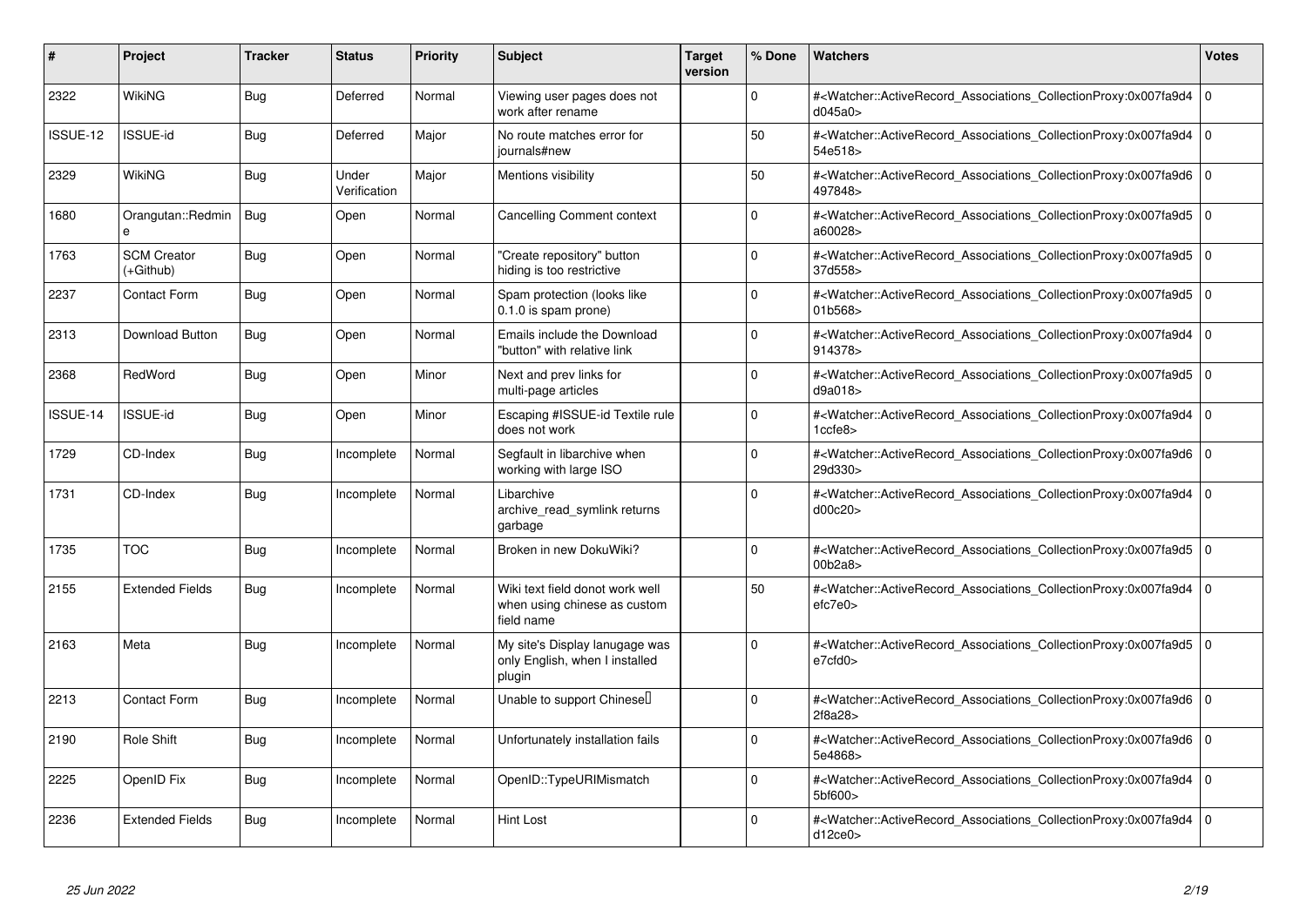| ∦        | <b>Project</b>                  | <b>Tracker</b> | <b>Status</b>         | <b>Priority</b> | <b>Subject</b>                                                   | <b>Target</b><br>version | % Done       | <b>Watchers</b>                                                                                                                                          | <b>Votes</b> |
|----------|---------------------------------|----------------|-----------------------|-----------------|------------------------------------------------------------------|--------------------------|--------------|----------------------------------------------------------------------------------------------------------------------------------------------------------|--------------|
| 2239     | <b>SCM Creator</b><br>(+Github) | Bug            | Incomplete            | Normal          | No default identifer                                             |                          | $\Omega$     | # <watcher::activerecord_associations_collectionproxy:0x007fa9d6 0<br=""  ="">3d3768&gt;</watcher::activerecord_associations_collectionproxy:0x007fa9d6> |              |
| 2260     | Contact Form                    | <b>Bug</b>     | Incomplete            | Normal          | Conflicting with<br>redmine ckeditor plugin using<br>preview     |                          | 0            | # <watcher::activerecord 0<br="" associations="" collectionproxy:0x007fa9d6=""  ="">d1c6f8</watcher::activerecord>                                       |              |
| 2325     | <b>SCM Creator</b><br>(+Github) | Bug            | Incomplete            | Normal          | Cannot add existing github repo                                  |                          | $\mathbf{0}$ | # <watcher::activerecord_associations_collectionproxy:0x007fa9d5 0<br=""  ="">a0ef20&gt;</watcher::activerecord_associations_collectionproxy:0x007fa9d5> |              |
| 2346     | <b>Project Sections</b>         | Bug            | Incomplete            | Normal          | Project list shifts when there are<br>more text in sidebar       |                          | $\mathbf 0$  | # <watcher::activerecord 0<br="" associations="" collectionproxy:0x007fa9d4=""  ="">b63390&gt;</watcher::activerecord>                                   |              |
| 2362     | OpenID Fix                      | Bug            | Incomplete            | Major           | Redmine 3 Compatibilty                                           |                          | $\Omega$     | # <watcher::activerecord 0<br="" associations="" collectionproxy:0x007fa9d4=""  ="">145e80&gt;</watcher::activerecord>                                   |              |
| 2404     | <b>RedPress</b>                 | <b>Bug</b>     | Incomplete            | Normal          | Redmine now requires POST<br>for logout                          |                          | $\Omega$     | # <watcher::activerecord_associations_collectionproxy:0x007fa9d5 0<br="">1dc758&gt;</watcher::activerecord_associations_collectionproxy:0x007fa9d5>      |              |
| 2436     | <b>WikiNG</b>                   | <b>Bug</b>     | Incomplete            | Normal          | Autocomplete debounce does<br>not work as expected               |                          | 50           | # <watcher::activerecord_associations_collectionproxy:0x007fa9d6 0<br=""  ="">75e6a8&gt;</watcher::activerecord_associations_collectionproxy:0x007fa9d6> |              |
| 2295     | Hooks Manager                   | <b>Bug</b>     | Reopened              | Normal          | view layouts base html head<br>hook not working                  |                          | 90           | # <watcher::activerecord_associations_collectionproxy:0x007fa9d4 0<br=""  ="">a33470&gt;</watcher::activerecord_associations_collectionproxy:0x007fa9d4> |              |
| 1931     | <b>WikiNG</b>                   | Bug            | Deferred              | Normal          | it seems conflict with the<br>redmine ckeditor                   |                          | 0            | # <watcher::activerecord_associations_collectionproxy:0x007fa9d4<br>166a40&gt;</watcher::activerecord_associations_collectionproxy:0x007fa9d4<br>        |              |
| 2084     | <b>SCM Creator</b><br>(+Github) | Bug            | Incomplete            | Normal          | ActionView::Template::Error<br>(syntax error on line 33, col 12: |                          | $\Omega$     | # <watcher::activerecord_associations_collectionproxy:0x007fa9d6<br>7a0c88&gt;</watcher::activerecord_associations_collectionproxy:0x007fa9d6<br>        |              |
| 2242     | <b>Extended Fields</b>          | <b>Bug</b>     | Incomplete            | Normal          | Message "invalid statement:<br>STR TO DATE" when using<br>MS SQL |                          | 30           | # <watcher::activerecord_associations_collectionproxy:0x007fa9d4<br>4b3b80&gt;</watcher::activerecord_associations_collectionproxy:0x007fa9d4<br>        |              |
| ISSUE-17 | ISSUE-id                        | <b>Bug</b>     | Under<br>Verification | Major           | SVN integration: Commit with<br>new issue-id does not work       | 0.0.3                    | 50           | # <watcher::activerecord_associations_collectionproxy:0x007fa9e5 0<br=""  ="">83f400&gt;</watcher::activerecord_associations_collectionproxy:0x007fa9e5> |              |
| 2165     | Download Button                 | Bug            | Open                  | Major           | Error in email                                                   | 0.1.1                    | $\Omega$     | # <watcher::activerecord_associations_collectionproxy:0x007fa9e4 0<br=""  ="">e9db68&gt;</watcher::activerecord_associations_collectionproxy:0x007fa9e4> |              |
| 2378     | Project Alias                   | Bug            | In Progress           | Major           | Compatibility to Redmine 3.0.1                                   | 0.1.1                    | 100          | # <watcher::activerecord_associations_collectionproxy:0x007fa9e7 0<br="">20e958&gt;</watcher::activerecord_associations_collectionproxy:0x007fa9e7>      |              |
| 2318     | <b>Extended Fields</b>          | Bug            | In Progress           | Normal          | Issues as pdf                                                    | 0.2.4                    | 90           | # <watcher::activerecord_associations_collectionproxy:0x007fa9e7 0<br=""  ="">032490&gt;</watcher::activerecord_associations_collectionproxy:0x007fa9e7> |              |
| 2359     | <b>Extended Fields</b>          | Bug            | In Progress           | Normal          | Extended fields plugin breaks<br>PDF export                      | 0.2.4                    | 90           | # <watcher::activerecord_associations_collectionproxy:0x007fa9e6 0<br=""  ="">b56b38&gt;</watcher::activerecord_associations_collectionproxy:0x007fa9e6> |              |
| 2320     | <b>Extended Fields</b>          | Bug            | Under<br>Verification | Normal          | Internal error when opening<br>issues tab                        | 0.2.4                    | $\mathbf 0$  | # <watcher::activerecord 0<br="" associations="" collectionproxy:0x007fa9e6=""  ="">65d118&gt;</watcher::activerecord>                                   |              |
| 2350     | <b>Extended Fields</b>          | Bug            | Under<br>Verification | Normal          | Extended Field Values that are<br>nil produce an error           | 0.2.4                    | $\Omega$     | # <watcher::activerecord 0<br="" associations="" collectionproxy:0x007fa9e6=""  ="">0f9938&gt;</watcher::activerecord>                                   |              |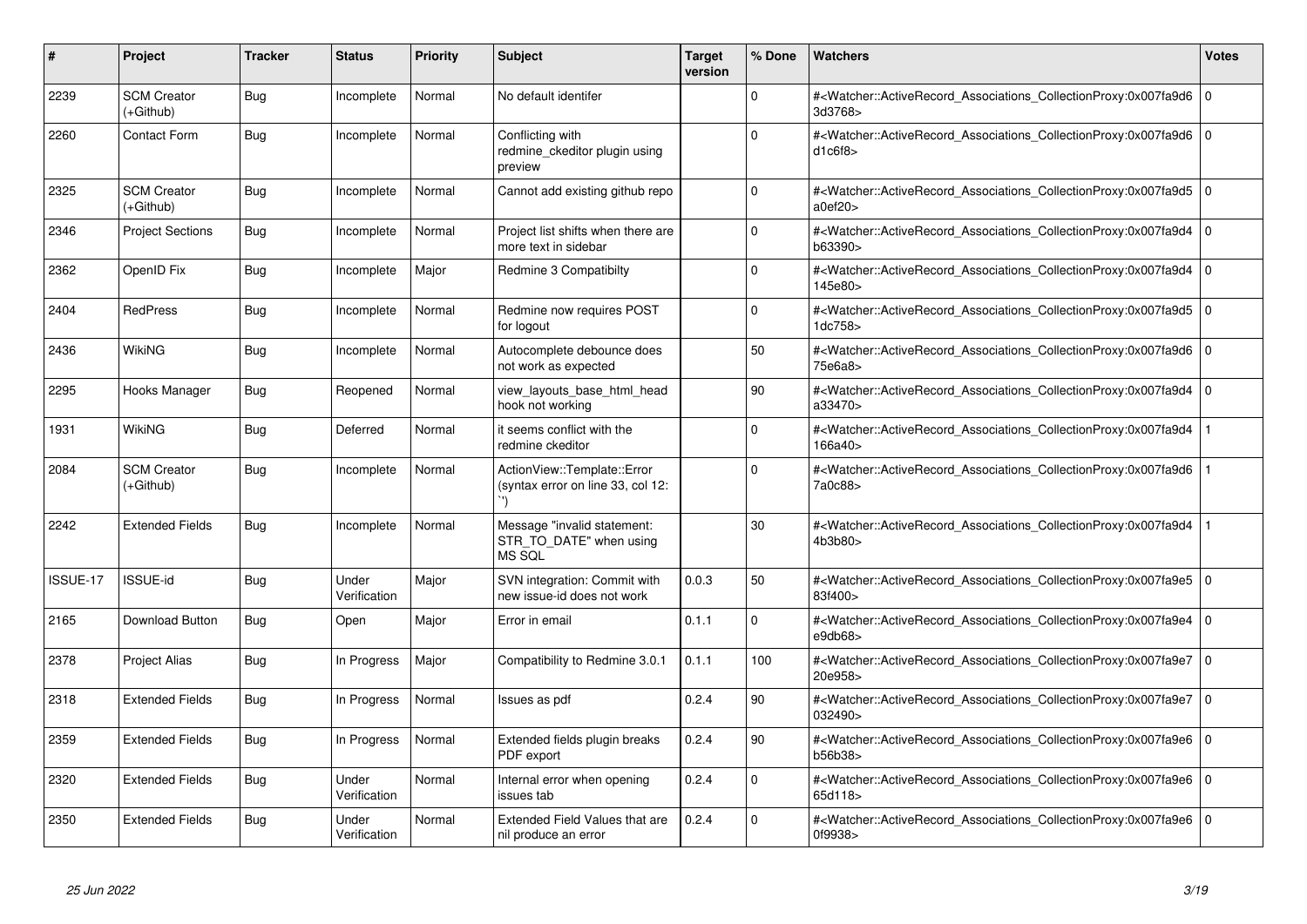| #        | Project                           | <b>Tracker</b> | <b>Status</b> | <b>Priority</b> | Subject                                                                                                                                                                                                                                                                                                                                | <b>Target</b><br>version | % Done      | Watchers                                                                                                                                                 | <b>Votes</b> |
|----------|-----------------------------------|----------------|---------------|-----------------|----------------------------------------------------------------------------------------------------------------------------------------------------------------------------------------------------------------------------------------------------------------------------------------------------------------------------------------|--------------------------|-------------|----------------------------------------------------------------------------------------------------------------------------------------------------------|--------------|
| 2319     | <b>Extended Fields</b>            | Bug            | Open          | Normal          | Incompatible with<br>rt_custom_field?                                                                                                                                                                                                                                                                                                  | 0.2.4                    | $\mathbf 0$ | # <watcher::activerecord_associations_collectionproxy:0x007fa9e5<br>cde510</watcher::activerecord_associations_collectionproxy:0x007fa9e5<br>            | $\mathbf 0$  |
| 2348     | <b>Extended Fields</b>            | <b>Bug</b>     | Open          | Normal          | Buggy implementation at<br>list.html.erb                                                                                                                                                                                                                                                                                               | 0.2.4                    | $\Omega$    | # <watcher::activerecord_associations_collectionproxy:0x007fa9e5 0<br=""  ="">9f06f0&gt;</watcher::activerecord_associations_collectionproxy:0x007fa9e5> |              |
| 2349     | <b>Extended Fields</b>            | Bug            | Open          | Critical        | Redmine Bulk edit doesn't work<br>when extended_field plugin is<br>installed                                                                                                                                                                                                                                                           | 0.2.4                    | $\Omega$    | # <watcher::activerecord_associations_collectionproxy:0x007fa9e5 0<br=""  ="">7c10c8&gt;</watcher::activerecord_associations_collectionproxy:0x007fa9e5> |              |
| 2261     | <b>Extended Fields</b>            | Bug            | Incomplete    | Normal          | issues PDF view and<br>descriptions                                                                                                                                                                                                                                                                                                    | 0.2.4                    | $\Omega$    | # <watcher::activerecord_associations_collectionproxy:0x007fa9e5 0<br=""  ="">5e65a0&gt;</watcher::activerecord_associations_collectionproxy:0x007fa9e5> |              |
| 2098     | <b>Extended Fields</b>            | <b>Bug</b>     | In Progress   | Major           | Failure in XLS Export<br>(undefined method<br>`find_custom_field_template' for<br># <xlsexportcontroller)< td=""><td>0.2.4</td><td>90</td><td>#<watcher::activerecord_associations_collectionproxy:0x007fa9e5 2<br="">4b0118&gt;</watcher::activerecord_associations_collectionproxy:0x007fa9e5></td><td></td></xlsexportcontroller)<> | 0.2.4                    | 90          | # <watcher::activerecord_associations_collectionproxy:0x007fa9e5 2<br="">4b0118&gt;</watcher::activerecord_associations_collectionproxy:0x007fa9e5>      |              |
| 2334     | <b>SCM Creator</b><br>$(+Github)$ | Bug            | Open          | Normal          | Github API does not load                                                                                                                                                                                                                                                                                                               | 0.5.1                    | $\Omega$    | # <watcher::activerecord_associations_collectionproxy:0x007fa9e5 0<br=""  ="">31a9c0</watcher::activerecord_associations_collectionproxy:0x007fa9e5>     |              |
| 2326     | <b>SCM Creator</b><br>$(+Github)$ | Bug            | Open          | Normal          | redmine_scm is incompatible<br>with redmine_git_hosting now?                                                                                                                                                                                                                                                                           | 0.5.1                    | $\Omega$    | # <watcher::activerecord_associations_collectionproxy:0x007fa9e5 0<br="">16c510&gt;</watcher::activerecord_associations_collectionproxy:0x007fa9e5>      |              |
| 2343     | <b>SCM Creator</b><br>$(+Github)$ | Bug            | Open          | Major           | Internal error when creating<br>projects having a List format<br>custom field                                                                                                                                                                                                                                                          | 0.5.1                    | $\Omega$    | # <watcher::activerecord_associations_collectionproxy:0x007fa9e4 0<br=""  ="">ebb758</watcher::activerecord_associations_collectionproxy:0x007fa9e4>     |              |
| 2384     | Hooks Manager                     | Bug            | In Progress   | Normal          | Redmine v3?                                                                                                                                                                                                                                                                                                                            | 1.0.2                    | 50          | # <watcher::activerecord_associations_collectionproxy:0x0055cbdb 0<br="">baa4d0</watcher::activerecord_associations_collectionproxy:0x0055cbdb>          |              |
| 1613     | Orangutan::Redmin                 | Bug            | Open          | Normal          | Guarantee that a notification will   1.08<br>come to end user                                                                                                                                                                                                                                                                          |                          | $\Omega$    | # <watcher::activerecord_associations_collectionproxy:0x0055cbdb 1<br=""  ="">a911e8&gt;</watcher::activerecord_associations_collectionproxy:0x0055cbdb> |              |
| 2440     | WikiNG                            | Bug            | Open          | Normal          | Footnotes ignore < pre >                                                                                                                                                                                                                                                                                                               | 1.1.1                    | $\Omega$    | # <watcher::activerecord_associations_collectionproxy:0x0055cbdb 0<br=""  ="">986488&gt;</watcher::activerecord_associations_collectionproxy:0x0055cbdb> |              |
| ISSUE-15 | <b>ISSUE-id</b>                   | Omission       | Open          | Normal          | Searching #ISSUE-id                                                                                                                                                                                                                                                                                                                    |                          | $\mathbf 0$ | # <watcher::activerecord_associations_collectionproxy:0x0055cbdb 0<br=""  ="">865bf8&gt;</watcher::activerecord_associations_collectionproxy:0x0055cbdb> |              |
| ISSUE-16 | <b>ISSUE-id</b>                   | Omission       | Open          | Normal          | Search by new issue-id does<br>not work                                                                                                                                                                                                                                                                                                | 0.0.3                    | $\mathbf 0$ | # <watcher::activerecord_associations_collectionproxy:0x0055cbdb 0<br="">73b868&gt;</watcher::activerecord_associations_collectionproxy:0x0055cbdb>      |              |
| 1747     | Projects                          | Feature        | Open          | Major           | Some kind of site usage plugin                                                                                                                                                                                                                                                                                                         |                          | $\Omega$    | # <watcher::activerecord_associations_collectionproxy:0x0055cbd8 0<br="">60ef38&gt;</watcher::activerecord_associations_collectionproxy:0x0055cbd8>      |              |
| 2389     | <b>SCM Creator</b><br>$(+Github)$ | Feature        | New           | Normal          | Reporter, non members and<br>anonymous have too much<br>access by default                                                                                                                                                                                                                                                              |                          | $\Omega$    | # <watcher::activerecord 0<br="" associations="" collectionproxy:0x0055cbd8="">da6598&gt;</watcher::activerecord>                                        |              |
| 2416     | Projects                          | Feature        | New           | Normal          | Starred issues                                                                                                                                                                                                                                                                                                                         |                          | $\mathbf 0$ | # <watcher::activerecord_associations_collectionproxy:0x0055cbd8 0<br=""  ="">628c08&gt;</watcher::activerecord_associations_collectionproxy:0x0055cbd8> |              |
| 1790     | Projects                          | Feature        | Open          | Normal          | Rotate logs                                                                                                                                                                                                                                                                                                                            |                          | $\pmb{0}$   | # <watcher::activerecord_associations_collectionproxy:0x0055cbd8 0<br=""  ="">31ec88&gt;</watcher::activerecord_associations_collectionproxy:0x0055cbd8> |              |
| 2424     | CD-Index                          | Feature        | New           | Normal          | Option to skip thumbnail(s)                                                                                                                                                                                                                                                                                                            |                          | $\mathbf 0$ | # <watcher::activerecord_associations_collectionproxy:0x0055cbd8 0<br="">098108&gt;</watcher::activerecord_associations_collectionproxy:0x0055cbd8>      |              |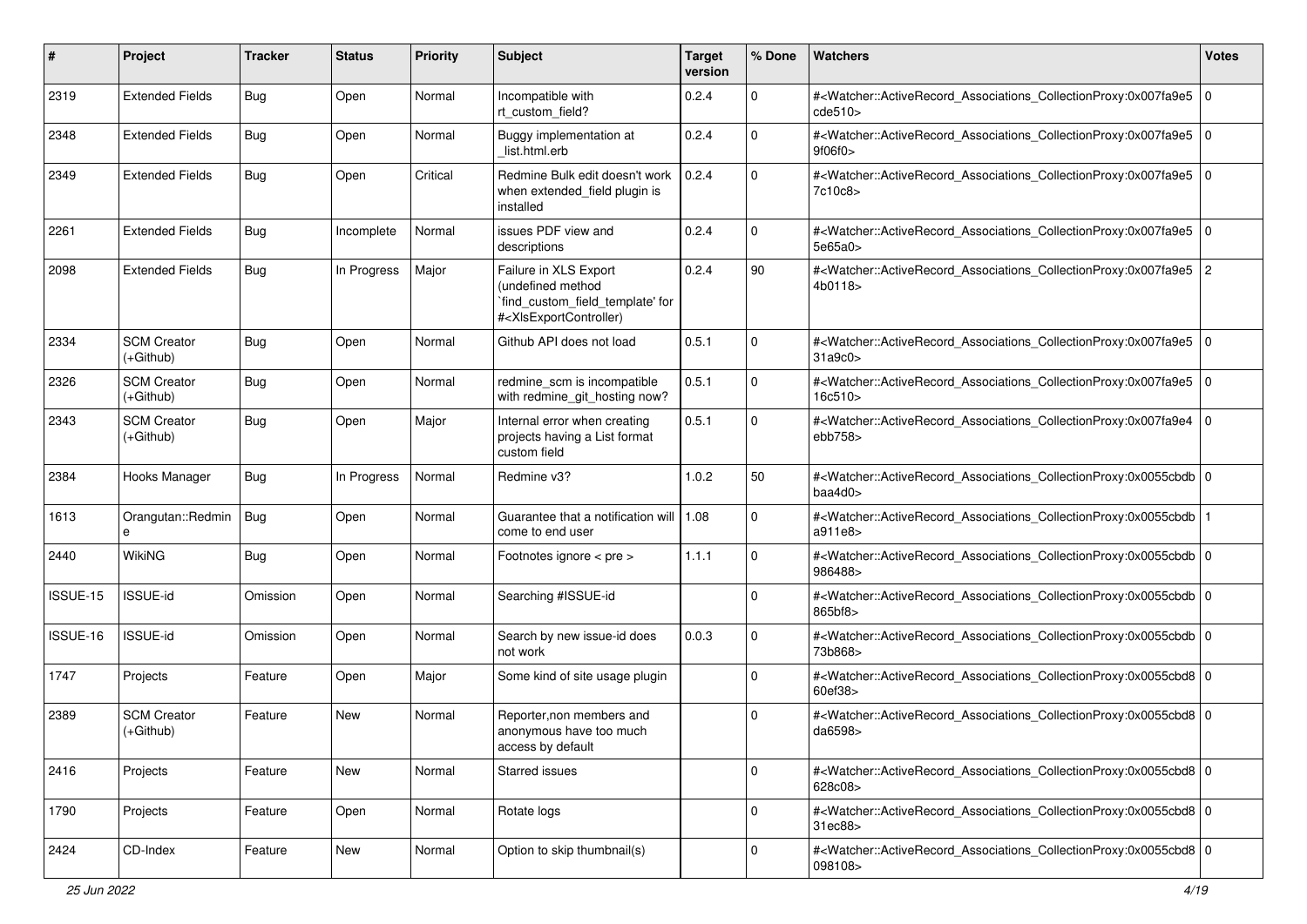| #    | Project             | <b>Tracker</b> | <b>Status</b> | <b>Priority</b> | <b>Subject</b>                                          | <b>Target</b><br>version | % Done      | <b>Watchers</b>                                                                                                                                           | <b>Votes</b> |
|------|---------------------|----------------|---------------|-----------------|---------------------------------------------------------|--------------------------|-------------|-----------------------------------------------------------------------------------------------------------------------------------------------------------|--------------|
| 2425 | CD-Index            | Feature        | <b>New</b>    | Normal          | Content rating data for images<br>and videos            |                          | $\Omega$    | # <watcher::activerecord 0<br="" associations="" collectionproxy:0x0055cbd7=""  ="">f30810&gt;</watcher::activerecord>                                    |              |
| 2442 | <b>Contact Form</b> | Feature        | New           | Minor           | Put sender's email into From                            |                          | $\Omega$    | # <watcher::activerecord 0<br="" associations="" collectionproxy:0x0055cbd7=""  ="">b15ff0</watcher::activerecord>                                        |              |
| 1804 | Projects            | Feature        | Incomplete    | Insignificant   | Arrows (or similar solution) for<br>project menu        |                          | $\Omega$    | # <watcher::activerecord_associations_collectionproxy:0x0055cbd7 0<br="">4fa148&gt;</watcher::activerecord_associations_collectionproxy:0x0055cbd7>       |              |
| 1716 | Projects            | Feature        | In Progress   | Normal          | Orangutan video/chat demo                               |                          | 10          | # <watcher::activerecord 0<br="" associations="" collectionproxy:0x0055cbd6=""  ="">66ac18&gt;</watcher::activerecord>                                    |              |
| 1996 | <b>Author Box</b>   | Feature        | Incomplete    | Minor           | Project module                                          |                          | $\Omega$    | # <watcher::activerecord_associations_collectionproxy:0x007fa9da 0<br=""  ="">751800&gt;</watcher::activerecord_associations_collectionproxy:0x007fa9da>  |              |
| 1868 | Projects            | Feature        | Reopened      | Minor           | Author in Google search results                         |                          | 80          | # <watcher::activerecord_associations_collectionproxy:0x007fa9d8 0<br="">37f698&gt;</watcher::activerecord_associations_collectionproxy:0x007fa9d8>       |              |
| 1943 | <b>Author Box</b>   | Feature        | Deferred      | Normal          | Author box layout change plan                           |                          | $\Omega$    | # <watcher::activerecord associations="" collectionproxy:0x007fa9db<br="">de26c8</watcher::activerecord>                                                  | $\mathbf 0$  |
| 20   | Orangutan::Redmin   | Feature        | Open          | Minor           | Let user specify what he did<br>during a break          |                          | $\Omega$    | # <watcher::activerecord_associations_collectionproxy:0x007fa9d9  <br="">daefc8</watcher::activerecord_associations_collectionproxy:0x007fa9d9>           | $\mathbf 0$  |
| 863  | Orangutan           | Feature        | Open          | Minor           | Personal TODO list                                      |                          | $\Omega$    | # <watcher::activerecord associations="" collectionproxy:0x007fa9d8<br="">94ff28&gt;</watcher::activerecord>                                              | $\mathbf 0$  |
| 892  | Orangutan           | Feature        | Open          | Minor           | Tip of the day / Did you know<br>that?                  |                          | $\Omega$    | # <watcher::activerecord associations="" collectionproxy:0x007fa9db=""  <br="">1cc988&gt;</watcher::activerecord>                                         | $\mathbf 0$  |
| 935  | Orangutan           | Feature        | Open          | Minor           | Invalid keyboard layout<br>translator                   |                          | $\Omega$    | # <watcher::activerecord_associations_collectionproxy:0x007fa9da 0<br=""  ="">e0b9c0</watcher::activerecord_associations_collectionproxy:0x007fa9da>      |              |
| 941  | Orangutan           | Feature        | Open          | Minor           | Support Google calendar                                 |                          | $\Omega$    | # <watcher::activerecord_associations_collectionproxy:0x007fa9d6 0<br=""  ="">de6a98&gt;</watcher::activerecord_associations_collectionproxy:0x007fa9d6>  |              |
| 984  | Orangutan           | Feature        | Open          | Minor           | Survey context                                          |                          | $\Omega$    | # <watcher::activerecord associations="" collectionproxy:0x007fa9db<br="">3d5090&gt;</watcher::activerecord>                                              | $\mathbf 0$  |
| 1577 | Orangutan           | Feature        | Open          | Minor           | Roster suggestions                                      |                          | $\Omega$    | # <watcher::activerecord_associations_collectionproxy:0x007fa9d9f 0<br=""  ="">68d00&gt;</watcher::activerecord_associations_collectionproxy:0x007fa9d9f> |              |
| 1614 | Orangutan           | Feature        | Open          | Minor           | <b>AIML</b>                                             |                          | $\Omega$    | # <watcher::activerecord 0<br="" associations="" collectionproxy:0x007fa9db=""  ="">3cef88</watcher::activerecord>                                        |              |
| 1638 | Orangutan           | Feature        | Open          | Major           | Orangutan bug reporting                                 |                          | $\Omega$    | # <watcher::activerecord_associations_collectionproxy:0x007fa9d9  <br="">5d6ee0</watcher::activerecord_associations_collectionproxy:0x007fa9d9>           | $\mathbf 0$  |
| 1687 | Meta                | Feature        | Open          | Normal          | Global Meta tags, Meta tags per<br>project and per page |                          | $\Omega$    | # <watcher::activerecord_associations_collectionproxy:0x007fa9d9  <br="">c52968&gt;</watcher::activerecord_associations_collectionproxy:0x007fa9d9>       | $\mathbf 0$  |
| 1720 | CD-Index            | Feature        | Open          | Minor           | Man page for cdindex                                    |                          | $\mathbf 0$ | # <watcher::activerecord associations="" collectionproxy:0x007fa9db=""  <br="">0516d0&gt;</watcher::activerecord>                                         | $\mathbf 0$  |
| 1721 | CD-Index            | Feature        | Open          | Minor           | Man page for cdfind                                     |                          | $\Omega$    | # <watcher::activerecord_associations_collectionproxy:0x007fa9d8 0<br=""  ="">7be830&gt;</watcher::activerecord_associations_collectionproxy:0x007fa9d8>  |              |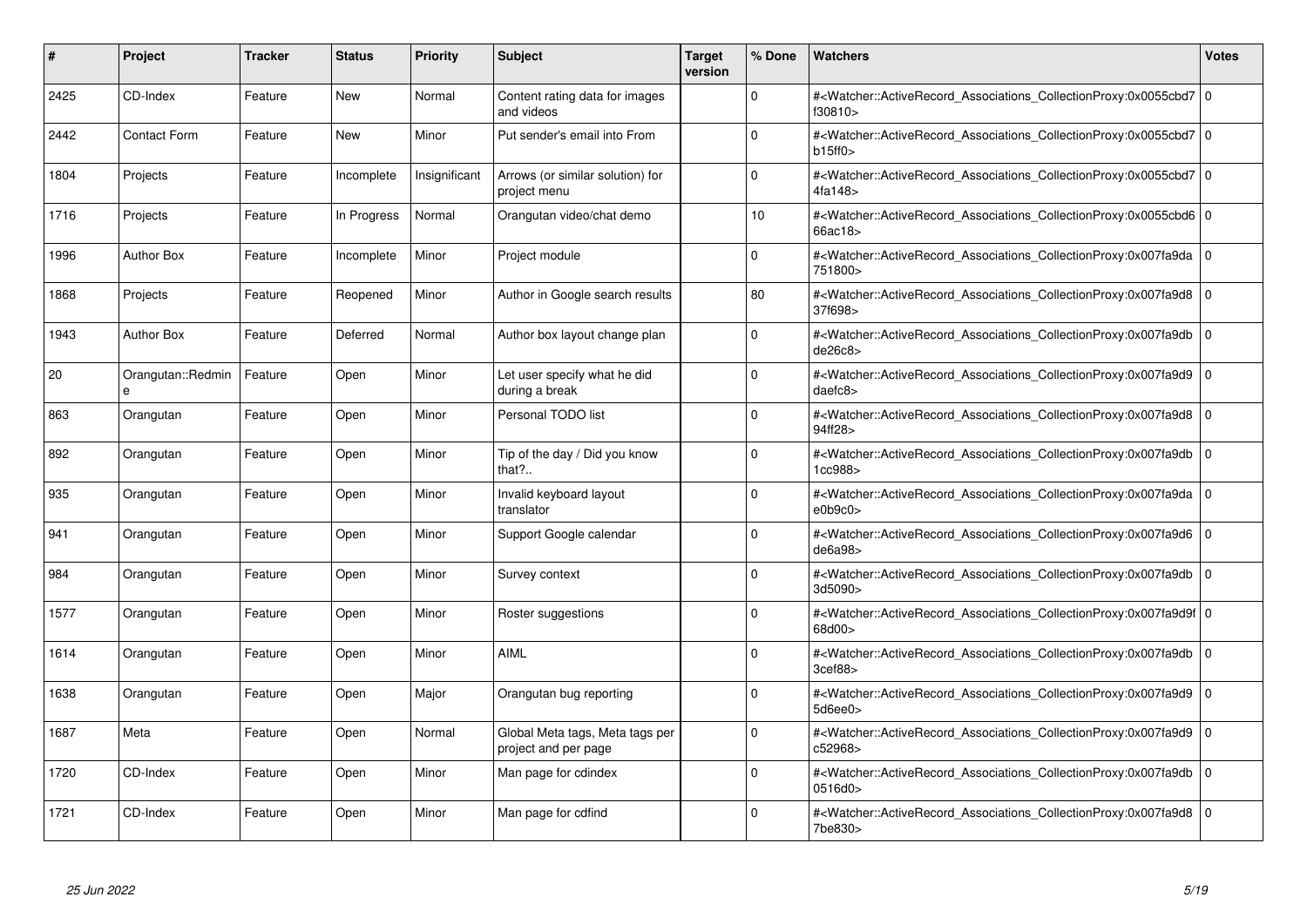| #    | Project                           | <b>Tracker</b> | <b>Status</b> | <b>Priority</b> | <b>Subject</b>                                      | <b>Target</b><br>version | % Done      | Watchers                                                                                                                                                  | <b>Votes</b>   |
|------|-----------------------------------|----------------|---------------|-----------------|-----------------------------------------------------|--------------------------|-------------|-----------------------------------------------------------------------------------------------------------------------------------------------------------|----------------|
| 1722 | CD-Index                          | Feature        | Open          | Major           | Separate common code into<br>library                |                          | 0           | # <watcher::activerecord_associations_collectionproxy:0x007fa9d9<br>478490&gt;</watcher::activerecord_associations_collectionproxy:0x007fa9d9<br>         | $\Omega$       |
| 1723 | CD-Index                          | Feature        | Open          | Normal          | PHP module                                          |                          | $\Omega$    | # <watcher::activerecord 0<br="" associations="" collectionproxy:0x007fa9da=""  ="">e07b40&gt;</watcher::activerecord>                                    |                |
| 1733 | CD-Index                          | Feature        | Open          | Normal          | Put more info about the media<br>into header        |                          | $\mathbf 0$ | # <watcher::activerecord_associations_collectionproxy:0x007fa9d9<br>bfd878</watcher::activerecord_associations_collectionproxy:0x007fa9d9<br>             | l 0            |
| 1736 | CD-Index                          | Feature        | Open          | Normal          | Command-line options and<br>environmental variables |                          | $\Omega$    | # <watcher::activerecord_associations_collectionproxy:0x007fa9d9 0<br=""  ="">544e78&gt;</watcher::activerecord_associations_collectionproxy:0x007fa9d9>  |                |
| 1784 | Hooks Manager                     | Feature        | Open          | Normal          | Support per-project Ads                             |                          | $\Omega$    | # <watcher::activerecord associations="" collectionproxy:0x007fa9da<br="">346f80&gt;</watcher::activerecord>                                              | l 0            |
| 1796 | Projects                          | Feature        | Open          | Normal          | <b>Translations helper</b>                          |                          | $\Omega$    | # <watcher::activerecord_associations_collectionproxy:0x007fa9d8f 0<br=""  ="">d5ac8</watcher::activerecord_associations_collectionproxy:0x007fa9d8f>     |                |
| 1829 | Projects                          | Feature        | Open          | Normal          | A project generator from<br>templates               |                          | $\Omega$    | # <watcher::activerecord_associations_collectionproxy:0x007fa9d9<br>c1bf80</watcher::activerecord_associations_collectionproxy:0x007fa9d9<br>             | $\overline{0}$ |
| 1837 | Projects                          | Feature        | Open          | Insignificant   | Andriy is now working on                            |                          | $\Omega$    | # <watcher::activerecord 0<br="" associations="" collectionproxy:0x007fa9d9=""  ="">c04420&gt;</watcher::activerecord>                                    |                |
| 1858 | <b>SCM Creator</b><br>$(+Github)$ | Feature        | Open          | Normal          | New Wiki/Textile macro                              |                          | $\Omega$    | # <watcher::activerecord_associations_collectionproxy:0x007fa9d9 0<br=""  ="">3bba70</watcher::activerecord_associations_collectionproxy:0x007fa9d9>      |                |
| 1881 | <b>Extended Fields</b>            | Feature        | Open          | Insignificant   | Support wiki toolbar for "Default<br>value"         |                          | $\Omega$    | # <watcher::activerecord_associations_collectionproxy:0x007fa9db 0<br=""  ="">55d8b8&gt;</watcher::activerecord_associations_collectionproxy:0x007fa9db>  |                |
| 1888 | Orangutan::Redmin<br>e            | Feature        | Open          | Normal          | Reuse past tasks                                    |                          | $\Omega$    | # <watcher::activerecord 0<br="" associations="" collectionproxy:0x007fa9da=""  ="">806bb0&gt;</watcher::activerecord>                                    |                |
| 1905 | Orangutan                         | Feature        | Open          | Normal          | SCM monkey                                          |                          | $\Omega$    | # <watcher::activerecord_associations_collectionproxy:0x007fa9da 0<br=""  ="">d377d8&gt;</watcher::activerecord_associations_collectionproxy:0x007fa9da>  |                |
| 1947 | <b>Extended Fields</b>            | Feature        | Open          | Normal          | Visible for admins only                             |                          | $\Omega$    | # <watcher::activerecord_associations_collectionproxy:0x007fa9dbf 0<br=""  ="">9a448&gt;</watcher::activerecord_associations_collectionproxy:0x007fa9dbf> |                |
| 1948 | Projects                          | Feature        | Open          | Minor           | Testimonials / Used by                              |                          | $\mathbf 0$ | # <watcher::activerecord_associations_collectionproxy:0x007fa9db 0<br="">328a70&gt;</watcher::activerecord_associations_collectionproxy:0x007fa9db>       |                |
| 1963 | Projects                          | Feature        | Open          | Minor           | Issues/messages count                               |                          | $\mathbf 0$ | # <watcher::activerecord_associations_collectionproxy:0x007fa9da 0<br=""  ="">e26a40&gt;</watcher::activerecord_associations_collectionproxy:0x007fa9da>  |                |
| 1970 | <b>Contact Form</b>               | Feature        | Open          | Minor           | Contact link                                        |                          | $\Omega$    | # <watcher::activerecord_associations_collectionproxy:0x007fa9db<br>9e9d50&gt;</watcher::activerecord_associations_collectionproxy:0x007fa9db<br>         | $\overline{0}$ |
| 1982 | Role Shift                        | Feature        | Open          | Major           | Redmine.pm patch wanted                             |                          | $\Omega$    | # <watcher::activerecord 0<br="" associations="" collectionproxy:0x007fa9d9=""  ="">d22500&gt;</watcher::activerecord>                                    |                |
| 1983 | <b>Role Shift</b>                 | Feature        | Open          | Major           | Default shifts                                      |                          | $\Omega$    | # <watcher::activerecord 0<br="" associations="" collectionproxy:0x007fa9db=""  ="">c099f0&gt;</watcher::activerecord>                                    |                |
| 1993 | Advertising                       | Feature        | Open          | Normal          | Which types of user                                 |                          | $\Omega$    | # <watcher::activerecord_associations_collectionproxy:0x007fa9d8 0<br=""  ="">e35ee8&gt;</watcher::activerecord_associations_collectionproxy:0x007fa9d8>  |                |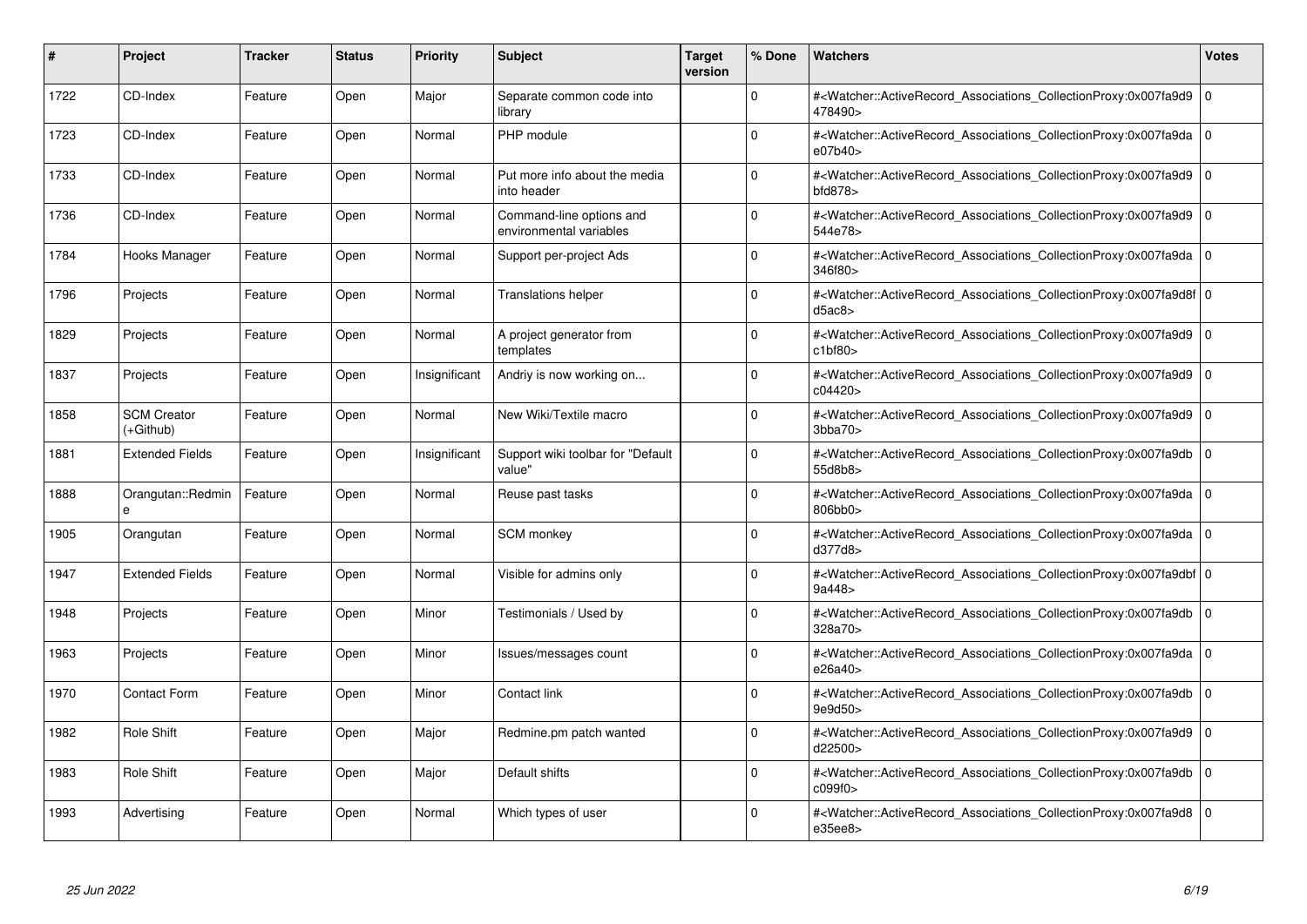| #    | <b>Project</b>                  | <b>Tracker</b> | <b>Status</b> | <b>Priority</b> | <b>Subject</b>                                   | Target<br>version | % Done      | <b>Watchers</b>                                                                                                                                          | <b>Votes</b> |
|------|---------------------------------|----------------|---------------|-----------------|--------------------------------------------------|-------------------|-------------|----------------------------------------------------------------------------------------------------------------------------------------------------------|--------------|
| 1995 | <b>Extended Fields</b>          | Feature        | Open          | Normal          | Checklist                                        |                   | $\Omega$    | # <watcher::activerecord associations="" collectionproxy:0x007fa9da<br="">8eed20&gt;</watcher::activerecord>                                             | $\mathbf 0$  |
| 1997 | Download Button                 | Feature        | Open          | Minor           | Project module                                   |                   | $\mathbf 0$ | # <watcher::activerecord_associations_collectionproxy:0x007fa9db 0<br=""  ="">2be878&gt;</watcher::activerecord_associations_collectionproxy:0x007fa9db> |              |
| 2019 | <b>Extended Fields</b>          | Feature        | Open          | Normal          | Custom field type web service                    |                   | $\Omega$    | # <watcher::activerecord 0<br="" associations="" collectionproxy:0x007fa9dbf=""  ="">03430&gt;</watcher::activerecord>                                   |              |
| 2026 | <b>Extended Fields</b>          | Feature        | Open          | Normal          | Sizing defaults for custom fields                |                   | $\Omega$    | # <watcher::activerecord 0<br="" associations="" collectionproxy:0x007fa9d8=""  ="">94b810&gt;</watcher::activerecord>                                   |              |
| 2054 | <b>Like Button</b>              | Feature        | Open          | Normal          | Add URL setting                                  |                   | $\Omega$    | # <watcher::activerecord associations="" collectionproxy:0x007fa9db<br="">4d6110&gt;</watcher::activerecord>                                             | l 0          |
| 2076 | WikiNG                          | Feature        | Open          | Insignificant   | <b>HTML Color preview</b>                        |                   | $\Omega$    | # <watcher::activerecord 0<br="" associations="" collectionproxy:0x007fa9da=""  ="">b46af0</watcher::activerecord>                                       |              |
| 2085 | <b>WikiNG</b>                   | Feature        | Open          | Normal          | Twitter status                                   |                   | $\Omega$    | # <watcher::activerecord_associations_collectionproxy:0x007fa9d8<br>c6b450&gt;</watcher::activerecord_associations_collectionproxy:0x007fa9d8<br>        | l O          |
| 2105 | <b>SCM Creator</b><br>(+Github) | Feature        | Open          | Normal          | Integrate with existing scm<br>system            |                   | $\Omega$    | # <watcher::activerecord 0<br="" associations="" collectionproxy:0x007fa9d8=""  ="">785d78&gt;</watcher::activerecord>                                   |              |
| 2114 | <b>Extended Fields</b>          | Feature        | Open          | Normal          | LDAP attributes for user custom<br>fields        |                   | $\Omega$    | # <watcher::activerecord_associations_collectionproxy:0x007fa9db<br>1013c8</watcher::activerecord_associations_collectionproxy:0x007fa9db<br>            | l o          |
| 2117 | <b>Extended Fields</b>          | Feature        | Open          | Normal          | User list filter                                 |                   | $\Omega$    | # <watcher::activerecord_associations_collectionproxy:0x007fa9d7 0<br=""  ="">e9d6e8&gt;</watcher::activerecord_associations_collectionproxy:0x007fa9d7> |              |
| 2132 | Download Button                 | Feature        | Open          | Normal          | Per version button                               |                   | $\Omega$    | # <watcher::activerecord 0<br="" associations="" collectionproxy:0x007fa9d9=""  ="">baf470&gt;</watcher::activerecord>                                   |              |
| 2145 | Meta                            | Feature        | Open          | Normal          | Support Facebook publishing<br>through Graph API |                   | $\Omega$    | # <watcher::activerecord_associations_collectionproxy:0x007fa9d8 0<br=""  ="">c92a50&gt;</watcher::activerecord_associations_collectionproxy:0x007fa9d8> |              |
| 2148 | Meta                            | Feature        | Open          | Normal          | Cache meta tags                                  |                   | $\Omega$    | # <watcher::activerecord 0<br="" associations="" collectionproxy:0x007fa9d9=""  ="">9aad28&gt;</watcher::activerecord>                                   |              |
| 2157 | Projects                        | Feature        | Open          | Normal          | Short activity messages                          |                   | $\mathbf 0$ | # <watcher::activerecord_associations_collectionproxy:0x007fa9d9 0<br=""  ="">3e4218&gt;</watcher::activerecord_associations_collectionproxy:0x007fa9d9> |              |
| 2168 | <b>Extended Fields</b>          | Feature        | Open          | Minor           | Grouping form elements                           |                   | $\Omega$    | # <watcher::activerecord_associations_collectionproxy:0x007fa9db 0<br=""  ="">a6f7c0</watcher::activerecord_associations_collectionproxy:0x007fa9db>     |              |
| 2170 | <b>Contact Form</b>             | Feature        | Open          | Minor           | Optional email format validation                 |                   | $\Omega$    | # <watcher::activerecord 0<br="" associations="" collectionproxy:0x007fa9d8=""  ="">ea0158&gt;</watcher::activerecord>                                   |              |
| 2186 | <b>Extended Fields</b>          | Feature        | Open          | Minor           | <b>Custom DateTime Field</b>                     |                   | $\Omega$    | # <watcher::activerecord 0<br="" associations="" collectionproxy:0x007fa9db=""  ="">7ed100&gt;</watcher::activerecord>                                   |              |
| 2210 | Hooks Manager                   | Feature        | Open          | Normal          | Sidebar access from other<br>hooks               |                   | $\mathbf 0$ | # <watcher::activerecord 0<br="" associations="" collectionproxy:0x007fa9d8=""  ="">2511e0&gt;</watcher::activerecord>                                   |              |
| 2219 | <b>Project Sections</b>         | Feature        | Open          | Normal          | Wiki rule for section                            |                   | $\Omega$    | # <watcher::activerecord 0<br="" associations="" collectionproxy:0x007fa9da=""  ="">9f72d0&gt;</watcher::activerecord>                                   |              |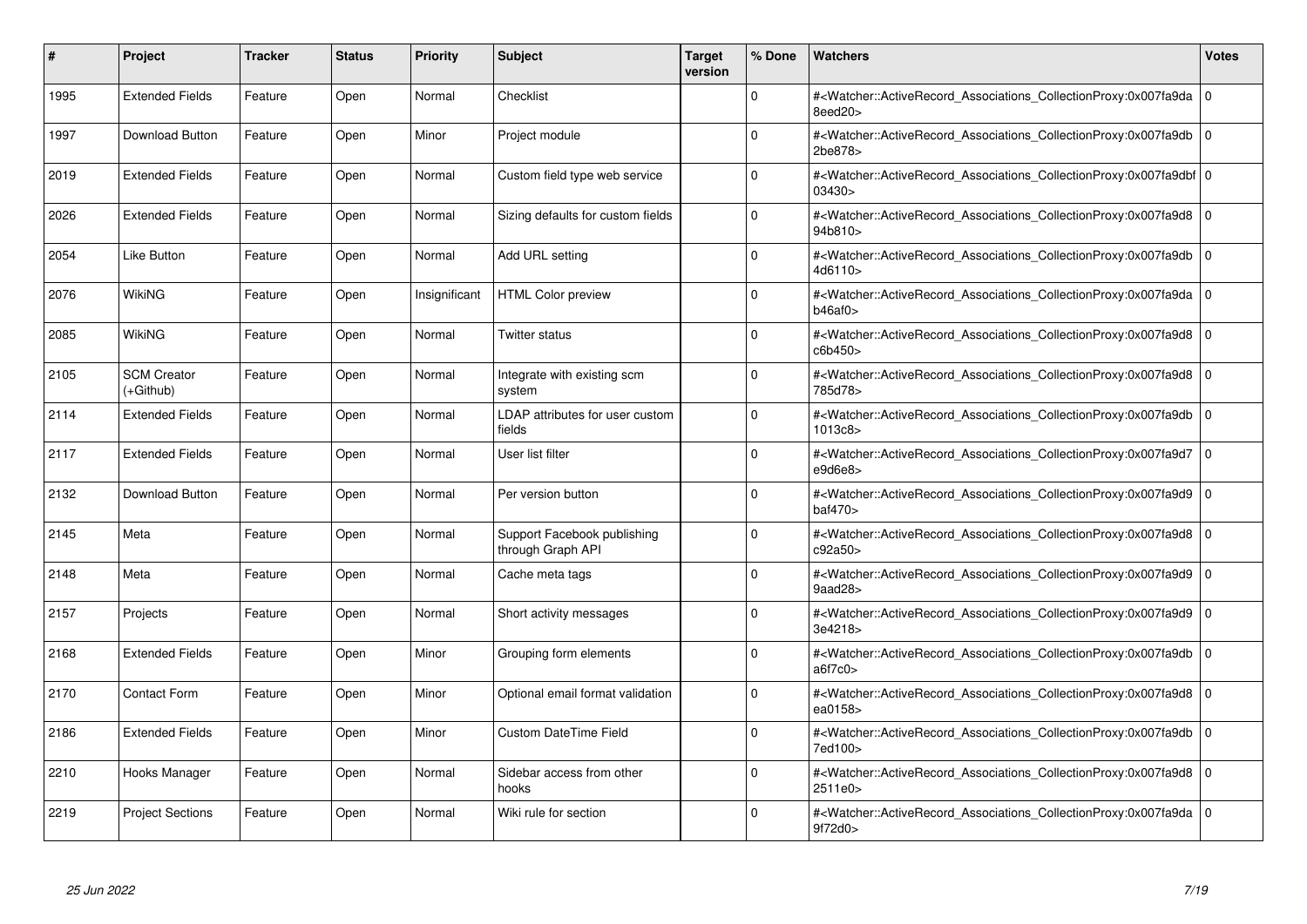| #    | Project                         | <b>Tracker</b> | <b>Status</b> | <b>Priority</b> | <b>Subject</b>                                                  | <b>Target</b><br>version | % Done      | <b>Watchers</b>                                                                                                                                           | <b>Votes</b>   |
|------|---------------------------------|----------------|---------------|-----------------|-----------------------------------------------------------------|--------------------------|-------------|-----------------------------------------------------------------------------------------------------------------------------------------------------------|----------------|
| 2223 | <b>Extended Fields</b>          | Feature        | Open          | Normal          | Linked list custom field                                        |                          | $\Omega$    | # <watcher::activerecord associations="" collectionproxy:0x007fa9d8<br="">3c6b88&gt;</watcher::activerecord>                                              | 0              |
| 2246 | <b>RedPress</b>                 | Feature        | Open          | Normal          | Wiki syntax for blog posts                                      |                          | $\Omega$    | # <watcher::activerecord associations="" collectionproxy:0x007fa9d9<br="">39aa78&gt;</watcher::activerecord>                                              | 0              |
| 2248 | <b>RedPress</b>                 | Feature        | Open          | Normal          | Latest blog posts in Redmine                                    |                          | $\Omega$    | # <watcher::activerecord_associations_collectionproxy:0x007fa9db<br>d74f10&gt;</watcher::activerecord_associations_collectionproxy:0x007fa9db<br>         | $\overline{0}$ |
| 2271 | Meta                            | Feature        | Open          | Normal          | Default image for<br>OpenGraph/Twitter Cards                    |                          | $\Omega$    | # <watcher::activerecord 0<br="" associations="" collectionproxy:0x007fa9da=""  ="">5d4bd0&gt;</watcher::activerecord>                                    |                |
| 2291 | <b>SCM Creator</b><br>(+Github) | Feature        | Open          | Normal          | Creator interface needs to be<br>simplified                     |                          | $\Omega$    | # <watcher::activerecord_associations_collectionproxy:0x007fa9db<br>974398&gt;</watcher::activerecord_associations_collectionproxy:0x007fa9db<br>         | $\overline{0}$ |
| 2303 | Meta                            | Feature        | Open          | Normal          | Improve internal API                                            |                          | $\Omega$    | # <watcher::activerecord associations="" collectionproxy:0x007fa9d9<br="">aebf70&gt;</watcher::activerecord>                                              | ۱o             |
| 2369 | Meta                            | Feature        | Open          | Normal          | Rich snippets for software apps                                 |                          | $\mathbf 0$ | # <watcher::activerecord_associations_collectionproxy:0x007fa9d9<br>57f398&gt;</watcher::activerecord_associations_collectionproxy:0x007fa9d9<br>         | l O            |
| 2370 | Meta                            | Feature        | Open          | Normal          | Rich snippets for news                                          |                          | $\Omega$    | # <watcher::activerecord_associations_collectionproxy:0x007fa9db<br>d4fc60&gt;</watcher::activerecord_associations_collectionproxy:0x007fa9db<br>         | l 0            |
| 2371 | Meta                            | Feature        | Open          | Normal          | Rich snippets for Wiki                                          |                          | $\Omega$    | # <watcher::activerecord associations="" collectionproxy:0x007fa9db<br="">2389d0&gt;</watcher::activerecord>                                              | 0              |
| 2372 | Meta                            | Feature        | Open          | Normal          | Microdata for breadcrumbs                                       |                          | $\Omega$    | # <watcher::activerecord_associations_collectionproxy:0x007fa9d9<br>e31e28&gt;</watcher::activerecord_associations_collectionproxy:0x007fa9d9<br>         | l 0            |
| 2373 | Red-Andy                        | Feature        | Open          | Normal          | Replacement for Georgia?                                        |                          | $\Omega$    | # <watcher::activerecord associations="" collectionproxy:0x007fa9db<br="">05d4a8</watcher::activerecord>                                                  | l 0            |
| 2374 | <b>Extended Fields</b>          | Feature        | Open          | Normal          | Project Selection from a specific<br>branch of the project tree |                          | $\Omega$    | # <watcher::activerecord_associations_collectionproxy:0x007fa9d9f 0<br=""  ="">ab240&gt;</watcher::activerecord_associations_collectionproxy:0x007fa9d9f> |                |
| 2383 | <b>Extended Fields</b>          | Feature        | Open          | Normal          | Multiselect for Project fields                                  |                          | $\Omega$    | # <watcher::activerecord associations="" collectionproxy:0x007fa9db<br="">7336d8&gt;</watcher::activerecord>                                              | l 0            |
| 2406 | Projects                        | Feature        | Open          | Minor           | List of forks for projects                                      |                          | $\Omega$    | # <watcher::activerecord associations="" collectionproxy:0x007fa9d8<br="">3ec630&gt;</watcher::activerecord>                                              | ۱o             |
| 2430 | CD-Index                        | Feature        | Open          | Normal          | (Non-)interactive mode for<br>cdindex                           |                          | $\Omega$    | # <watcher::activerecord_associations_collectionproxy:0x007fa9d9<br>36a0a8&gt;</watcher::activerecord_associations_collectionproxy:0x007fa9d9<br>         | $\overline{0}$ |
| 2433 | WordMine                        | Feature        | Open          | Minor           | Link Redmine issue with<br><b>WordPress comment</b>             |                          | $\Omega$    | # <watcher::activerecord associations="" collectionproxy:0x007fa9d8<br="">73df00&gt;</watcher::activerecord>                                              | ۱o             |
| 2437 | <b>WikiNG</b>                   | Feature        | Open          | Normal          | Ultra-HD-ready graphics                                         |                          | $\Omega$    | # <watcher::activerecord_associations_collectionproxy:0x007fa9da<br>857bf0&gt;</watcher::activerecord_associations_collectionproxy:0x007fa9da<br>         | $\overline{0}$ |
| 1022 | Orangutan::Redmin<br>e          | Feature        | Incomplete    | Minor           | Changing issue status<br>depending on user presence             |                          | $\Omega$    | # <watcher::activerecord_associations_collectionproxy:0x007fa9da<br>784c00&gt;</watcher::activerecord_associations_collectionproxy:0x007fa9da<br>         | ۱o             |
| 1104 | Orangutan::Redmin<br>e          | Feature        | Incomplete    | Minor           | Automatic overtime tracking                                     |                          | $\Omega$    | # <watcher::activerecord_associations_collectionproxy:0x007fa9d9<br>5ecf38&gt;</watcher::activerecord_associations_collectionproxy:0x007fa9d9<br>         | l o            |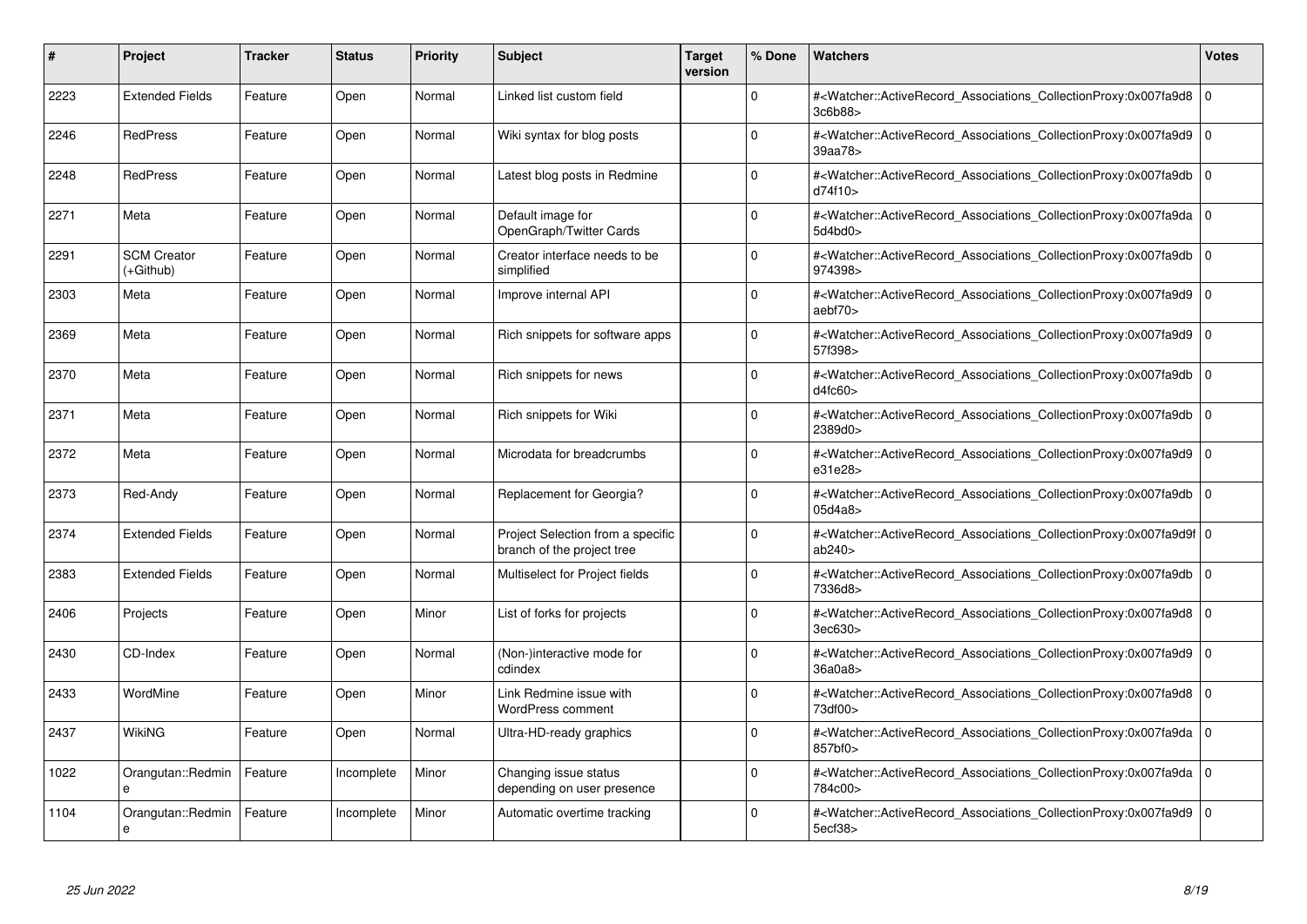| #    | <b>Project</b>                  | <b>Tracker</b> | <b>Status</b> | <b>Priority</b> | <b>Subject</b>                                                                           | <b>Target</b><br>version | % Done      | <b>Watchers</b>                                                                                                                                           | <b>Votes</b> |
|------|---------------------------------|----------------|---------------|-----------------|------------------------------------------------------------------------------------------|--------------------------|-------------|-----------------------------------------------------------------------------------------------------------------------------------------------------------|--------------|
| 1337 | Orangutan::Redmin<br>e          | Feature        | Incomplete    | Minor           | Automatic time tracking                                                                  |                          | $\Omega$    | # <watcher::activerecord associations="" collectionproxy:0x007fa9db<br="">1f86f0&gt;</watcher::activerecord>                                              | l 0          |
| 1751 | Hooks Manager                   | Feature        | Incomplete    | Minor           | Support URL regexps to limit<br>pages                                                    |                          | $\Omega$    | # <watcher::activerecord associations="" collectionproxy:0x007fa9db<br="">27d5f8&gt;</watcher::activerecord>                                              | l 0          |
| 1757 | <b>SCM Creator</b><br>(+Github) | Feature        | Incomplete    | Insignificant   | Allow subdirectories                                                                     |                          | $\Omega$    | # <watcher::activerecord_associations_collectionproxy:0x007fa9da 0<br=""  ="">240fc8</watcher::activerecord_associations_collectionproxy:0x007fa9da>      |              |
| 1831 | Projects                        | Feature        | Incomplete    | Minor           | Automatically include mail<br>conversations                                              |                          | $\Omega$    | # <watcher::activerecord associations="" collectionproxy:0x007fa9db<br="">828930&gt;</watcher::activerecord>                                              | $\Omega$     |
| 1867 | Projects                        | Feature        | Incomplete    | Minor           | Textile draft                                                                            |                          | $\Omega$    | # <watcher::activerecord associations="" collectionproxy:0x007fa9d9<br="">1c6710&gt;</watcher::activerecord>                                              | $\Omega$     |
| 1882 | <b>Extended Fields</b>          | Feature        | Incomplete    | Normal          | Wiki toolbar for Wiki text                                                               |                          | $\Omega$    | # <watcher::activerecord 0<br="" associations="" collectionproxy:0x007fa9da=""  ="">e22828&gt;</watcher::activerecord>                                    |              |
| 1884 | <b>Extended Fields</b>          | Feature        | Incomplete    | Normal          | Multiselect                                                                              |                          | $\Omega$    | # <watcher::activerecord associations="" collectionproxy:0x007fa9db<br="">701610&gt;</watcher::activerecord>                                              | $\Omega$     |
| 1900 | WikiNG                          | Feature        | Incomplete    | Minor           | Singe bracket smiley                                                                     |                          | $\Omega$    | # <watcher::activerecord 0<br="" associations="" collectionproxy:0x007fa9da=""  ="">aee2d8&gt;</watcher::activerecord>                                    |              |
| 1902 | Meta                            | Feature        | Incomplete    | Normal          | Consider clear html and light<br>mode                                                    |                          | $\mathbf 0$ | # <watcher::activerecord_associations_collectionproxy:0x007fa9d9 0<br=""  ="">c6ff90</watcher::activerecord_associations_collectionproxy:0x007fa9d9>      |              |
| 1915 | Red-Andy                        | Feature        | Incomplete    | Normal          | TOC items box should move as<br>we click on the item                                     |                          | $\Omega$    | # <watcher::activerecord_associations_collectionproxy:0x007fa9d9<br>6bade8&gt;</watcher::activerecord_associations_collectionproxy:0x007fa9d9<br>         | $\Omega$     |
| 1919 | <b>Extended Fields</b>          | Feature        | Incomplete    | Normal          | Extend Link extended field                                                               |                          | $\mathbf 0$ | # <watcher::activerecord_associations_collectionproxy:0x007fa9d8 0<br=""  ="">876958&gt;</watcher::activerecord_associations_collectionproxy:0x007fa9d8>  |              |
| 1942 | WikiNG                          | Feature        | Incomplete    | Minor           | Support for target in links                                                              |                          | $\Omega$    | # <watcher::activerecord associations="" collectionproxy:0x007fa9d9<br="">b07a18</watcher::activerecord>                                                  | $\Omega$     |
| 1954 | <b>Extended Fields</b>          | Feature        | Incomplete    | Normal          | Mailto links                                                                             |                          | $\Omega$    | # <watcher::activerecord_associations_collectionproxy:0x007fa9db<br>a51568&gt;</watcher::activerecord_associations_collectionproxy:0x007fa9db<br>         | 0            |
| 1955 | <b>Extended Fields</b>          | Feature        | Incomplete    | Normal          | FTP link                                                                                 |                          | $\Omega$    | # <watcher::activerecord 0<br="" associations="" collectionproxy:0x007fa9d9=""  ="">9c9890&gt;</watcher::activerecord>                                    |              |
| 1956 | <b>Extended Fields</b>          | Feature        | Incomplete    | Minor           | SIP link                                                                                 |                          | $\Omega$    | # <watcher::activerecord_associations_collectionproxy:0x007fa9d9f 0<br=""  ="">59170&gt;</watcher::activerecord_associations_collectionproxy:0x007fa9d9f> |              |
| 1957 | <b>Download Button</b>          | Feature        | Incomplete    | Normal          | Plugin configuration                                                                     |                          | $\Omega$    | # <watcher::activerecord_associations_collectionproxy:0x007fa9d8 0<br=""  ="">c117c0&gt;</watcher::activerecord_associations_collectionproxy:0x007fa9d8>  |              |
| 1984 | Subscription                    | Feature        | Incomplete    | Minor           | Redirecting back after<br>registration/loginRedirecting<br>back after registration/login |                          | $\mathbf 0$ | # <watcher::activerecord associations="" collectionproxy:0x007fa9db<br="">bf2a20</watcher::activerecord>                                                  | l 0          |
| 1987 | Projects                        | Feature        | Incomplete    | Normal          | Attachment resize                                                                        |                          | $\Omega$    | # <watcher::activerecord 0<br="" associations="" collectionproxy:0x007fa9da=""  ="">14b730&gt;</watcher::activerecord>                                    |              |
| 1999 | Sidebar Content                 | Feature        | Incomplete    | Minor           | Project module                                                                           |                          | $\Omega$    | # <watcher::activerecord_associations_collectionproxy:0x007fa9db 0<br=""  ="">49c668&gt;</watcher::activerecord_associations_collectionproxy:0x007fa9db>  |              |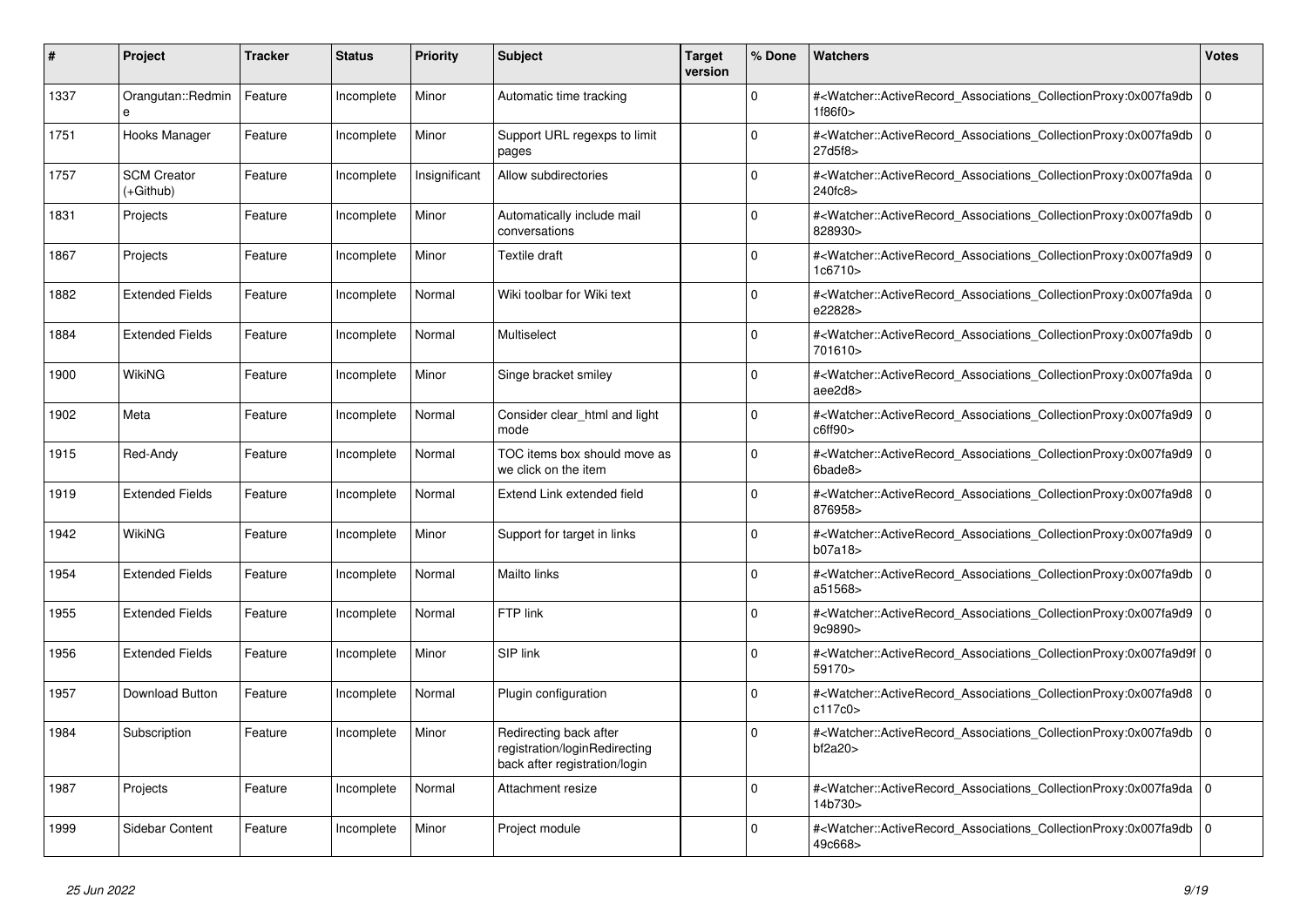| #    | <b>Project</b>          | Tracker | <b>Status</b> | <b>Priority</b> | <b>Subject</b>                                                     | <b>Target</b><br>version | % Done   | <b>Watchers</b>                                                                                                                                                                | <b>Votes</b> |
|------|-------------------------|---------|---------------|-----------------|--------------------------------------------------------------------|--------------------------|----------|--------------------------------------------------------------------------------------------------------------------------------------------------------------------------------|--------------|
| 2005 | <b>Extended Fields</b>  | Feature | Incomplete    | Minor           | Paging for projects listing                                        |                          | $\Omega$ | # <watcher::activerecord_associations_collectionproxy:0x007fa9d8<br>b92448&gt;</watcher::activerecord_associations_collectionproxy:0x007fa9d8<br>                              | $\Omega$     |
| 2006 | <b>Extended Fields</b>  | Feature | Incomplete    | Minor           | Users listing sorting                                              |                          | $\Omega$ | # <watcher::activerecord_associations_collectionproxy:0x007fa9d8 0<br=""  ="">3f6158&gt;</watcher::activerecord_associations_collectionproxy:0x007fa9d8>                       |              |
| 2007 | <b>Extended Fields</b>  | Feature | Incomplete    | Minor           | Projects listing sorting                                           |                          | $\Omega$ | # <watcher::activerecord_associations_collectionproxy:0x007fa9da 0<br=""  ="">790a78&gt;</watcher::activerecord_associations_collectionproxy:0x007fa9da>                       |              |
| 2011 | <b>Extended Fields</b>  | Feature | Incomplete    | Normal          | Custom field translations                                          |                          | $\Omega$ | # <watcher::activerecord_associations_collectionproxy:0x007fa9da 0<br="">82d1e8&gt;</watcher::activerecord_associations_collectionproxy:0x007fa9da>                            |              |
| 2013 | <b>Role Shift</b>       | Feature | Incomplete    | Minor           | Resource shifts                                                    |                          | $\Omega$ | # <watcher::activerecord_associations_collectionproxy:0x007fa9d8 0<br=""  ="">0e3d30&gt;</watcher::activerecord_associations_collectionproxy:0x007fa9d8>                       |              |
| 2028 | <b>Extended Fields</b>  | Feature | Incomplete    | Normal          | make fields final option                                           |                          | $\Omega$ | # <watcher::activerecord 0<br="" associations="" collectionproxy:0x007fa9d8=""  ="">190af8&gt;</watcher::activerecord>                                                         |              |
| 2079 | WikiNG                  | Feature | Incomplete    | Normal          | Message to everyone in a<br>project                                |                          | $\Omega$ | # <watcher::activerecord associations="" collectionproxy:0x007fa9d8<br="">701730&gt;</watcher::activerecord>                                                                   | $\mathbf 0$  |
| 2092 | <b>Extended Fields</b>  | Feature | Incomplete    | Normal          | Users-to-issues custom fields<br>auto-fill                         |                          | $\Omega$ | # <watcher::activerecord_associations_collectionproxy:0x007fa9d8 0<br=""  ="">e78860&gt;</watcher::activerecord_associations_collectionproxy:0x007fa9d8>                       |              |
| 2093 | <b>Extended Fields</b>  | Feature | Incomplete    | Normal          | Extended columns using<br>custom queries                           |                          | $\Omega$ | # <watcher::activerecord_associations_collectionproxy:0x007fa9da 0<br=""  ="">c5b328&gt;</watcher::activerecord_associations_collectionproxy:0x007fa9da>                       |              |
| 2099 | <b>Extended Fields</b>  | Feature | Incomplete    | Normal          | Create a custom field of type<br>'Category'                        |                          | $\Omega$ | # <watcher::activerecord_associations_collectionproxy:0x007fa9d8 0<br=""  ="">e91ddB</watcher::activerecord_associations_collectionproxy:0x007fa9d8>                           |              |
| 2103 | <b>Extended Fields</b>  | Feature | Incomplete    | Minor           | Support multiple for Project                                       |                          | $\Omega$ | # <watcher::activerecord_associations_collectionproxy:0x007fa9db  <br="">06f518&gt;</watcher::activerecord_associations_collectionproxy:0x007fa9db>                            | $\Omega$     |
| 2130 | WikiNG                  | Feature | Incomplete    | Minor           | Function references                                                |                          | $\Omega$ | # <watcher::activerecord associations="" collectionproxy:0x007fa9da=""  <br="">3b1ee8</watcher::activerecord>                                                                  | l O          |
| 2156 | <b>Extended Fields</b>  | Feature | Incomplete    | Minor           | Per user values?                                                   |                          | $\Omega$ | # <watcher::activerecord associations="" collectionproxy:0x007fa9db<br="">c511b0</watcher::activerecord>                                                                       | $\Omega$     |
| 2169 | <b>Contact Form</b>     | Feature | Incomplete    | Normal          | Option to use own name,<br>reply-to, subject and message<br>fields |                          | $\Omega$ | # <watcher::activerecord 0<br="" associations="" collectionproxy:0x007fa9d9=""  ="">522080&gt;</watcher::activerecord>                                                         |              |
| 2179 | Projects                | Feature | Incomplete    | Normal          | Pingbacks and trackbacks                                           |                          | $\Omega$ | # <watcher::activerecord_associations_collectionproxy:0x007fa9dbf 0<br=""  ="">87988&gt;</watcher::activerecord_associations_collectionproxy:0x007fa9dbf>                      |              |
| 2209 | Hooks Manager           | Feature | Incomplete    | Normal          | A templating language support                                      |                          | 0        | # <watcher::activerecord_associations_collectionproxy:0x007fa9da 0<br=""  ="">eb9fe8&gt;</watcher::activerecord_associations_collectionproxy:0x007fa9da>                       |              |
| 2214 | <b>Project Sections</b> | Feature | Incomplete    | Normal          | Featured and disregarded<br>projects                               |                          | $\Omega$ | # <watcher::activerecord 0<br="" associations="" collectionproxy:0x007fa9db=""  ="">705508&gt;</watcher::activerecord>                                                         |              |
| 2220 | <b>Extended Fields</b>  | Feature | Incomplete    | Normal          | Project specific custom fields                                     |                          | $\Omega$ | # <watcher::activerecord 0<br="" associations="" collectionproxy:0x007fa9da=""  ="">79aa28&gt;</watcher::activerecord>                                                         |              |
| 2224 | WikiNG                  | Feature | Incomplete    | Normal          | Option to disable glyphs?                                          |                          | $\Omega$ | # <watcher::activerecord_associations_collectionproxy:0x007fa9da 0<br=""  =""><math>51</math>faf<math>0</math></watcher::activerecord_associations_collectionproxy:0x007fa9da> |              |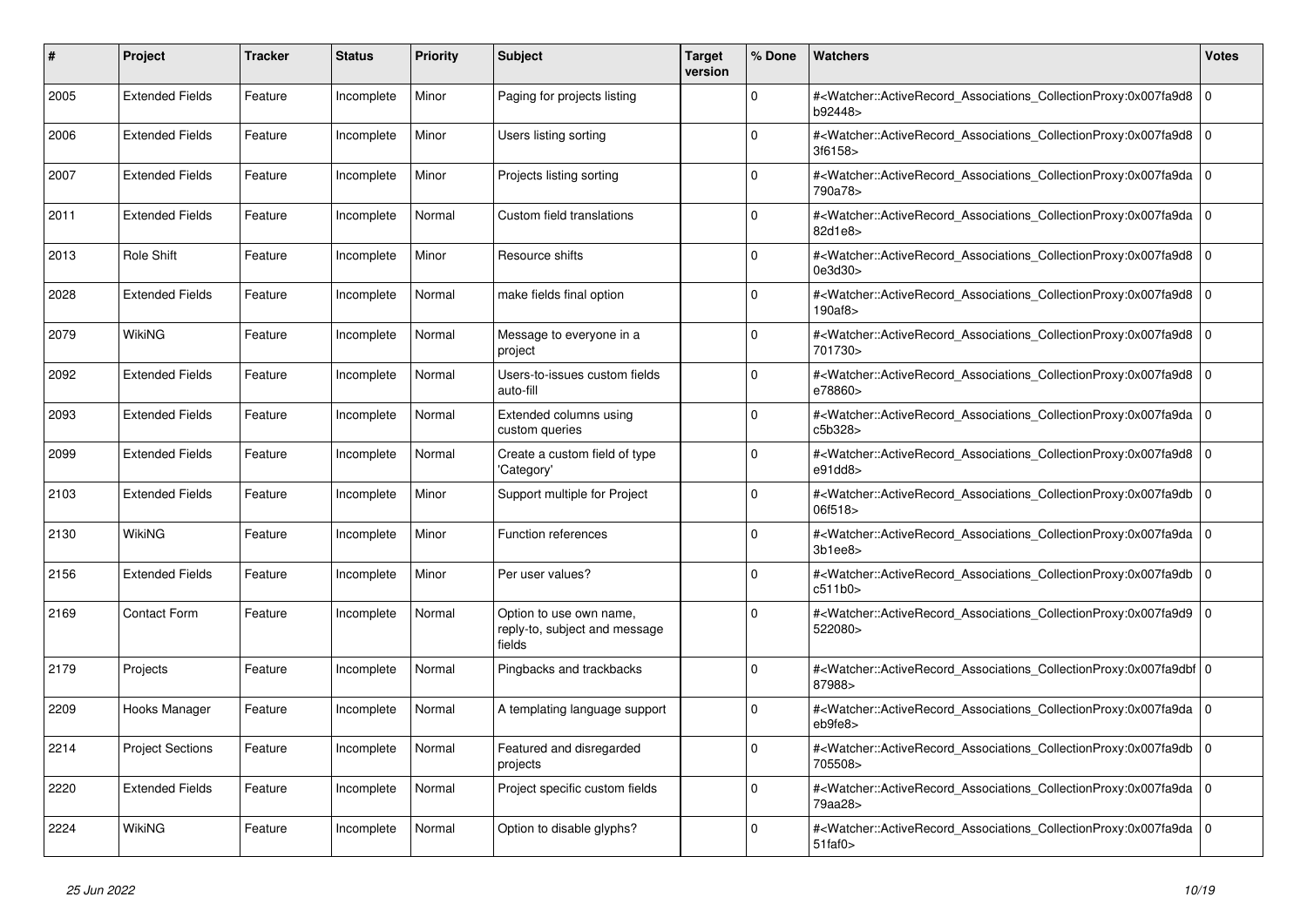| #    | <b>Project</b>                  | <b>Tracker</b> | <b>Status</b> | <b>Priority</b> | <b>Subject</b>                                          | Target<br>version | % Done      | <b>Watchers</b>                                                                                                                                           | <b>Votes</b> |
|------|---------------------------------|----------------|---------------|-----------------|---------------------------------------------------------|-------------------|-------------|-----------------------------------------------------------------------------------------------------------------------------------------------------------|--------------|
| 2241 | <b>Extended Fields</b>          | Feature        | Incomplete    | Normal          | Informations I see on Calendar                          |                   | $\Omega$    | # <watcher::activerecord associations="" collectionproxy:0x007fa9db<br="">691dd8&gt;</watcher::activerecord>                                              | $\Omega$     |
| 2259 | <b>Contact Form</b>             | Feature        | Incomplete    | Normal          | Sender name in a message                                |                   | $\mathbf 0$ | # <watcher::activerecord 0<br="" associations="" collectionproxy:0x007fa9d9=""  ="">a89000&gt;</watcher::activerecord>                                    |              |
| 2276 | Language Mix                    | Feature        | Incomplete    | Normal          | Group posts / show only the<br>primary article          |                   | $\Omega$    | # <watcher::activerecord_associations_collectionproxy:0x007fa9db<br>dde690</watcher::activerecord_associations_collectionproxy:0x007fa9db<br>             | 0            |
| 2286 | <b>SCM Creator</b><br>(+Github) | Feature        | Incomplete    | Normal          | Add configuration option for<br>default encoding        |                   | $\Omega$    | # <watcher::activerecord 0<br="" associations="" collectionproxy:0x007fa9db=""  ="">028730&gt;</watcher::activerecord>                                    |              |
| 2287 | <b>SCM Creator</b><br>(+Github) | Feature        | Incomplete    | Normal          | Allow to customize naming<br>policy for repositories    |                   | $\Omega$    | # <watcher::activerecord_associations_collectionproxy:0x007fa9d8 0<br=""  ="">40d380&gt;</watcher::activerecord_associations_collectionproxy:0x007fa9d8>  |              |
| 2315 | <b>Project Sections</b>         | Feature        | Incomplete    | Normal          | Allow Projects to Appear in<br><b>Multiple Sections</b> |                   | $\Omega$    | # <watcher::activerecord_associations_collectionproxy:0x007fa9da 0<br=""  ="">3521c8&gt;</watcher::activerecord_associations_collectionproxy:0x007fa9da>  |              |
| 2392 | WikiNG                          | Feature        | Incomplete    | Normal          | Hierarcial Numbered headers                             |                   | $\mathbf 0$ | # <watcher::activerecord 0<br="" associations="" collectionproxy:0x007fa9d9f=""  ="">001b0</watcher::activerecord>                                        |              |
| 2413 | <b>WikiNG</b>                   | Feature        | Incomplete    | Minor           | Custom links syntax                                     |                   | $\Omega$    | # <watcher::activerecord_associations_collectionproxy:0x007fa9d9 0<br=""  ="">6b5438&gt;</watcher::activerecord_associations_collectionproxy:0x007fa9d9>  |              |
| 2414 | Red-Andy                        | Feature        | Incomplete    | Minor           | Break long application.css into<br>sections?            |                   | $\Omega$    | # <watcher::activerecord 0<br="" associations="" collectionproxy:0x007fa9d9=""  ="">5cc008&gt;</watcher::activerecord>                                    |              |
| 2423 | WikiNG                          | Feature        | Incomplete    | Normal          | markdown support?                                       |                   | $\mathbf 0$ | # <watcher::activerecord 0<br="" associations="" collectionproxy:0x007fa9da=""  ="">bcd730&gt;</watcher::activerecord>                                    |              |
| 2426 | CD-Index                        | Feature        | Incomplete    | Normal          | Tool to modify data (cdmodify?)                         |                   | $\Omega$    | # <watcher::activerecord_associations_collectionproxy:0x007fa9d9f 0<br="">7b608&gt;</watcher::activerecord_associations_collectionproxy:0x007fa9d9f>      |              |
| 2427 | CD-Index                        | Feature        | Incomplete    | Normal          | Tags                                                    |                   | $\Omega$    | # <watcher::activerecord_associations_collectionproxy:0x007fa9d8 0<br="">6bb208&gt;</watcher::activerecord_associations_collectionproxy:0x007fa9d8>       |              |
| 2429 | CD-Index                        | Feature        | Incomplete    | Normal          | Flag for broken media                                   |                   | $\mathbf 0$ | # <watcher::activerecord_associations_collectionproxy:0x007fa9d9f 0<br="">66208&gt;</watcher::activerecord_associations_collectionproxy:0x007fa9d9f>      |              |
| 1725 | Red-Andy                        | Feature        | Deferred      | Normal          | Stick footer to the bottom of a<br>page                 |                   | 50          | # <watcher::activerecord_associations_collectionproxy:0x007fa9d9f 1<br=""  ="">199a8&gt;</watcher::activerecord_associations_collectionproxy:0x007fa9d9f> |              |
| 605  | Orangutan                       | Feature        | Open          | Minor           | SVN monkey                                              |                   | $\mathbf 0$ | # <watcher::activerecord associations="" collectionproxy:0x007fa9da<br="">5f3da0&gt;</watcher::activerecord>                                              |              |
| 1464 | Orangutan                       | Feature        | Open          | Minor           | Ability to see Orangutan logs for<br>a user             |                   | $\Omega$    | # <watcher::activerecord_associations_collectionproxy:0x007fa9db<br>3174c8&gt;</watcher::activerecord_associations_collectionproxy:0x007fa9db<br>         |              |
| 1603 | Orangutan                       | Feature        | Open          | Minor           | MegaHAL                                                 |                   | $\Omega$    | # <watcher::activerecord associations="" collectionproxy:0x007fa9db<br="">115eb8&gt;</watcher::activerecord>                                              |              |
| 1739 | CD-Index                        | Feature        | Open          | Normal          | Debian package                                          |                   | $\Omega$    | # <watcher::activerecord associations="" collectionproxy:0x007fa9d8<br="">dce568</watcher::activerecord>                                                  |              |
| 1981 | Subscription                    | Feature        | Open          | Normal          | Site-wide notifications                                 |                   | $\Omega$    | # <watcher::activerecord associations="" collectionproxy:0x007fa9d8<br="">006a48&gt;</watcher::activerecord>                                              |              |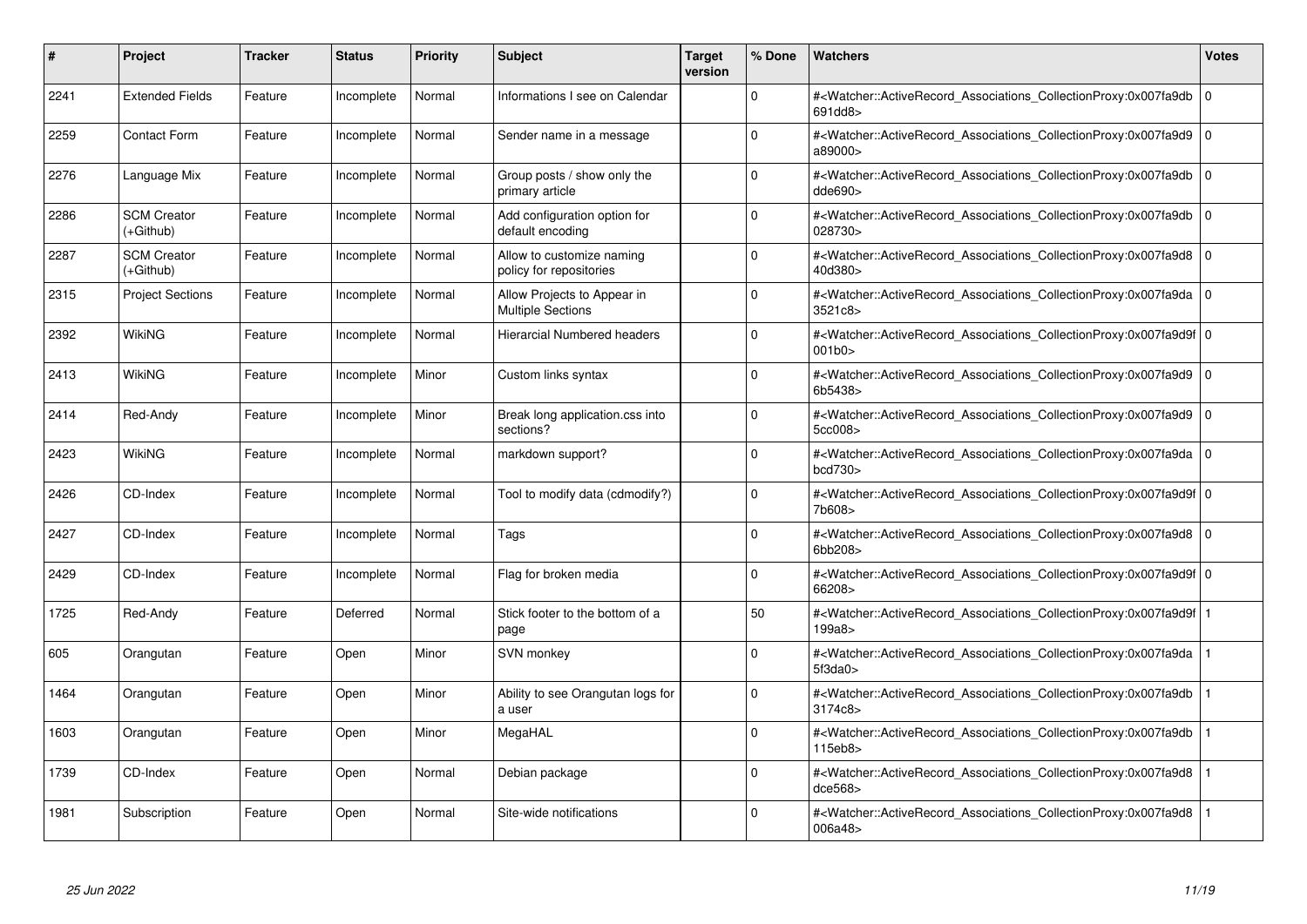| #    | Project                           | <b>Tracker</b> | <b>Status</b> | <b>Priority</b> | <b>Subject</b>                                                                           | <b>Target</b><br>version | % Done      | Watchers                                                                                                                                                                           | <b>Votes</b> |
|------|-----------------------------------|----------------|---------------|-----------------|------------------------------------------------------------------------------------------|--------------------------|-------------|------------------------------------------------------------------------------------------------------------------------------------------------------------------------------------|--------------|
| 2018 | <b>Extended Fields</b>            | Feature        | Open          | Normal          | database query cutsom field<br>type                                                      |                          | $\mathbf 0$ | # <watcher::activerecord_associations_collectionproxy:0x007fa9db<br>00ec40&gt;</watcher::activerecord_associations_collectionproxy:0x007fa9db<br>                                  |              |
| 2053 | <b>SCM Creator</b><br>(+Github)   | Feature        | Open          | Normal          | Set repository path according to<br>identifier when using multiple<br>repositories       |                          | $\Omega$    | # <watcher::activerecord_associations_collectionproxy:0x007fa9d9<br>e86ef0&gt;</watcher::activerecord_associations_collectionproxy:0x007fa9d9<br>                                  |              |
| 1028 | Orangutan                         | Feature        | Incomplete    | Minor           | Recognizing English text<br>accidentally entered with<br>different keyboard layout       |                          | $\Omega$    | # <watcher::activerecord_associations_collectionproxy:0x007fa9dbf 1<br=""  ="">ab180&gt;</watcher::activerecord_associations_collectionproxy:0x007fa9dbf>                          |              |
| 1907 | <b>WikiNG</b>                     | Feature        | Incomplete    | Minor           | Social links                                                                             |                          | $\Omega$    | # <watcher::activerecord_associations_collectionproxy:0x007fa9da<br>af3f80</watcher::activerecord_associations_collectionproxy:0x007fa9da<br>                                      |              |
| 2201 | <b>SCM Creator</b><br>$(+Github)$ | Feature        | Incomplete    | Normal          | Add feature auto create struct<br>directory for svn                                      |                          | $\Omega$    | # <watcher::activerecord_associations_collectionproxy:0x007fa9d8<br>7710d0&gt;</watcher::activerecord_associations_collectionproxy:0x007fa9d8<br>                                  |              |
| 2131 | <b>Project Settings</b>           | Feature        | In Progress   | Normal          | Redmine 2 / Rails 3<br>compatibility                                                     |                          | 80          | # <watcher::activerecord_associations_collectionproxy:0x007fa9da 2<br="">65af78&gt;</watcher::activerecord_associations_collectionproxy:0x007fa9da>                                |              |
| 558  | Orangutan                         | Feature        | Open          | Minor           | Jokes context                                                                            |                          | 0           | # <watcher::activerecord_associations_collectionproxy:0x007fa9d9 2<br="">1d7c90&gt;</watcher::activerecord_associations_collectionproxy:0x007fa9d9>                                |              |
| 1619 | Orangutan                         | Feature        | Open          | Minor           | Avatar                                                                                   |                          | $\Omega$    | # <watcher::activerecord_associations_collectionproxy:0x007fa9d7<br>e2a9e0</watcher::activerecord_associations_collectionproxy:0x007fa9d7<br>                                      | 2            |
| 1977 | WikiNG                            | Feature        | Open          | Normal          | Conditional macro for users &<br>groups                                                  |                          | $\Omega$    | # <watcher::activerecord_associations_collectionproxy:0x007fa9d9 2<br="">58eed8&gt;</watcher::activerecord_associations_collectionproxy:0x007fa9d9>                                |              |
| 2075 | <b>SCM Creator</b><br>$(+Github)$ | Feature        | Open          | Normal          | Make an option to fully<br>automate repository creation<br>without editing the URL field |                          | $\mathbf 0$ | # <watcher::activerecord_associations_collectionproxy:0x007fa9d9 2<br="">3c1808&gt;</watcher::activerecord_associations_collectionproxy:0x007fa9d9>                                |              |
| 1793 | <b>SCM Creator</b><br>$(+Github)$ | Feature        | Incomplete    | Normal          | Allow the creation of non-local<br>repositories                                          |                          | $\mathbf 0$ | # <watcher::activerecord_associations_collectionproxy:0x007fa9da<br>717ba0&gt;</watcher::activerecord_associations_collectionproxy:0x007fa9da<br>                                  | 2            |
| 124  | Orangutan::Redmin<br>e            | Feature        | Open          | Minor           | Let users specify what they did<br>during a break by answering on<br>break question      |                          | $\mathbf 0$ | # <watcher::activerecord_associations_collectionproxy:0x007fa9da 3<br="">6c5148&gt;</watcher::activerecord_associations_collectionproxy:0x007fa9da>                                |              |
| 230  | Orangutan::Redmin<br>e            | Feature        | Open          | Minor           | Starting task/time entry and new<br>issue at the same time                               |                          | $\mathbf 0$ | # <watcher::activerecord_associations_collectionproxy:0x007fa9da 3<br="">b61d00&gt;</watcher::activerecord_associations_collectionproxy:0x007fa9da>                                |              |
| 1695 | Sidebar Content                   | Feature        | Open          | Normal          | Multiple contents                                                                        | 0.2.0                    | $\mathbf 0$ | # <watcher::activerecord_associations_collectionproxy:0x007fa9da 0<br=""  =""><math>c7</math>fca<math>0&gt;</math></watcher::activerecord_associations_collectionproxy:0x007fa9da> |              |
| 1771 | Sidebar Content                   | Feature        | Open          | Normal          | Global contents                                                                          | 0.2.0                    | $\Omega$    | # <watcher::activerecord_associations_collectionproxy:0x007fa9d4 0<br="">66e808&gt;</watcher::activerecord_associations_collectionproxy:0x007fa9d4>                                |              |
| 2109 | Sidebar Content                   | Feature        | Open          | Normal          | Sidebar for global pages, which<br>do not have one                                       | 0.2.0                    | 0           | # <watcher::activerecord_associations_collectionproxy:0x007fa9d4 0<br=""  ="">a0f868&gt;</watcher::activerecord_associations_collectionproxy:0x007fa9d4>                           |              |
| 2405 | Sidebar Content                   | Feature        | Open          | Minor           | Edit link for Wiki pages                                                                 | 0.2.0                    | $\mathbf 0$ | # <watcher::activerecord_associations_collectionproxy:0x007fa9d4 0<br="">a00c28&gt;</watcher::activerecord_associations_collectionproxy:0x007fa9d4>                                |              |
| 2407 | Sidebar Content                   | Feature        | Open          | Normal          | Improve support of Wiki page<br>on sidebar                                               | 0.2.0                    | $\mathbf 0$ | # <watcher::activerecord_associations_collectionproxy:0x007fa9d4 0<br="">6ecfa0&gt;</watcher::activerecord_associations_collectionproxy:0x007fa9d4>                                |              |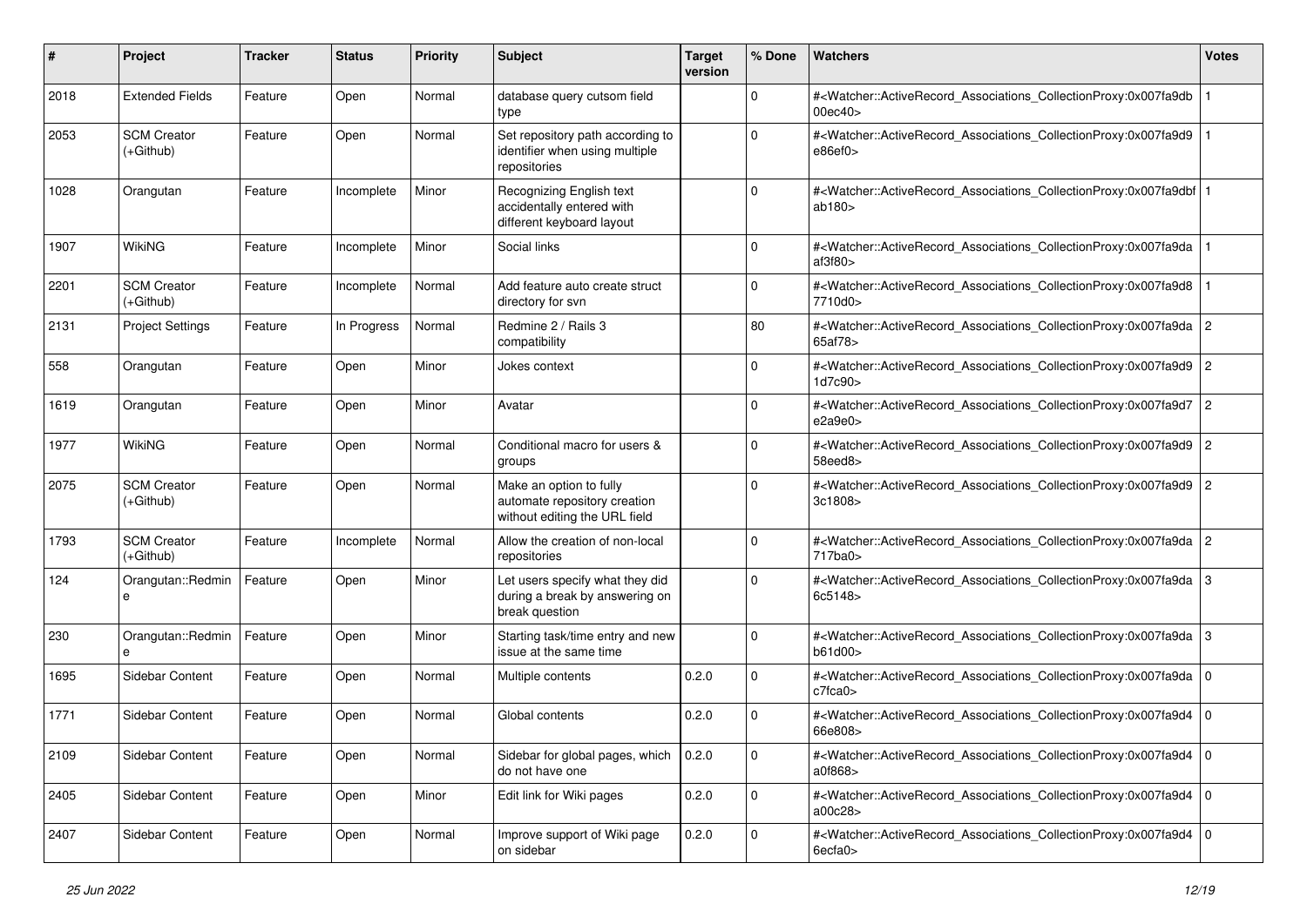| #    | Project                | <b>Tracker</b> | <b>Status</b> | <b>Priority</b> | <b>Subject</b>                                                 | <b>Target</b><br>version | % Done      | <b>Watchers</b>                                                                                                                                     | <b>Votes</b>   |
|------|------------------------|----------------|---------------|-----------------|----------------------------------------------------------------|--------------------------|-------------|-----------------------------------------------------------------------------------------------------------------------------------------------------|----------------|
| 2227 | <b>Extended Fields</b> | Feature        | In Progress   | Normal          | Altering form elements for<br>custom fields                    | 0.2.4                    | 50          | # <watcher::activerecord associations="" collectionproxy:0x007fa9d5<br="">11a900&gt;</watcher::activerecord>                                        | 0              |
| 2365 | <b>Extended Fields</b> | Feature        | In Progress   | Normal          | Adding Redmine 3.0 support                                     | 0.2.4                    | 50          | # <watcher::activerecord associations="" collectionproxy:0x007fa9d5<br=""><math>d</math>fcb<math>00</math></watcher::activerecord>                  | l O            |
| 1845 | Advertising            | Feature        | Open          | Minor           | Per project management                                         | 0.3.0                    | $\Omega$    | # <watcher::activerecord associations="" collectionproxy:0x007fa9d6<br="">369570&gt;</watcher::activerecord>                                        | 0              |
| 1846 | Advertising            | Feature        | Open          | Minor           | Page configuration                                             | 0.3.0                    | $\Omega$    | # <watcher::activerecord_associations_collectionproxy:0x007fa9d4<br>3ac200&gt;</watcher::activerecord_associations_collectionproxy:0x007fa9d4<br>   | $\overline{0}$ |
| 1842 | <b>Author Box</b>      | Feature        | Open          | Normal          | Show multiple/all roles                                        | 1.0.0                    | $\Omega$    | # <watcher::activerecord associations="" collectionproxy:0x007fa9d6<br="">8e8a00&gt;</watcher::activerecord>                                        | $\overline{0}$ |
| 1812 | <b>Author Box</b>      | Feature        | Open          | Normal          | Custom fields support                                          | 1.0.0                    | $\Omega$    | # <watcher::activerecord associations="" collectionproxy:0x007fa9d6<br="">608510&gt;</watcher::activerecord>                                        | l O            |
| 26   | Orangutan              | Feature        | Open          | Normal          | It would be greate to have a<br>reminder                       | 1.06                     | $\mathbf 0$ | # <watcher::activerecord_associations_collectionproxy:0x007fa9d6<br>890d78&gt;</watcher::activerecord_associations_collectionproxy:0x007fa9d6<br>   | l o            |
| 1968 | Orangutan              | Feature        | Open          | Normal          | Creating a new issue                                           | 1.06                     | $\Omega$    | # <watcher::activerecord associations="" collectionproxy:0x007fa9d4<br="">act0a0&gt;</watcher::activerecord>                                        | $\overline{0}$ |
| 128  | Orangutan              | Feature        | Open          | Major           | Reminder, organizer and<br>scheduler                           | 1.06                     | $\Omega$    | # <watcher::activerecord associations="" collectionproxy:0x007fa9d4<br="">39dd18&gt;</watcher::activerecord>                                        | $\overline{2}$ |
| 170  | Orangutan::Redmin<br>e | Feature        | Open          | Minor           | Issue creation                                                 | 1.06                     | $\mathbf 0$ | # <watcher::activerecord_associations_collectionproxy:0x007fa9d5 2<br="">25e410&gt;</watcher::activerecord_associations_collectionproxy:0x007fa9d5> |                |
| 1076 | Orangutan::Redmin<br>e | Feature        | Open          | Minor           | Due date setting context                                       | 1.07                     | $\Omega$    | # <watcher::activerecord_associations_collectionproxy:0x007fa9d6<br>c06ae8</watcher::activerecord_associations_collectionproxy:0x007fa9d6<br>       | l O            |
| 1352 | Orangutan::Redmin<br>e | Feature        | Open          | Minor           | Start date changing                                            | 1.07                     | $\Omega$    | # <watcher::activerecord_associations_collectionproxy:0x007fa9d4<br>990d38&gt;</watcher::activerecord_associations_collectionproxy:0x007fa9d4<br>   | $\overline{0}$ |
| 181  | Orangutan::Redmin<br>e | Feature        | Open          | Normal          | Changing issue priority                                        | 1.07                     | $\mathbf 0$ | # <watcher::activerecord associations="" collectionproxy:0x007fa9d6<br="">0f20a8</watcher::activerecord>                                            |                |
| 895  | Orangutan::Redmin<br>e | Feature        | Open          | Normal          | Changing custom fields and<br>other issue properties           | 1.07                     | $\mathbf 0$ | # <watcher::activerecord_associations_collectionproxy:0x007fa9d5<br>184558&gt;</watcher::activerecord_associations_collectionproxy:0x007fa9d5<br>   |                |
| 184  | Orangutan::Redmin      | Feature        | Open          | Minor           | Notifying about due date and<br>hours                          | 1.07                     | $\Omega$    | # <watcher::activerecord_associations_collectionproxy:0x007fa9d4<br>df9000&gt;</watcher::activerecord_associations_collectionproxy:0x007fa9d4<br>   | $\overline{2}$ |
| 180  | Orangutan::Redmin      | Feature        | Open          | Normal          | Issue status changing                                          | 1.07                     | $\Omega$    | # <watcher::activerecord associations="" collectionproxy:0x007fa9d5<br="">131a88&gt;</watcher::activerecord>                                        | 3              |
| 1083 | Orangutan::Redmin<br>e | Feature        | Open          | Minor           | Help context(s) for Redmine text   $1.08$<br>formatting syntax |                          | $\Omega$    | # <watcher::activerecord associations="" collectionproxy:0x007fa9d5<br="">c390c0&gt;</watcher::activerecord>                                        | l O            |
| 969  | Orangutan::Redmin<br>e | Feature        | Open          | Minor           | Editing comments                                               | 1.08                     | $\Omega$    | # <watcher::activerecord associations="" collectionproxy:0x007fa9d4<br="">15c428&gt;</watcher::activerecord>                                        | $\overline{2}$ |
| 2438 | <b>WikiNG</b>          | Feature        | Open          | Normal          | Screen text                                                    | 1.1.1                    | $\Omega$    | # <watcher::activerecord_associations_collectionproxy:0x007fa9d5<br>cbcc40</watcher::activerecord_associations_collectionproxy:0x007fa9d5<br>       | l 0            |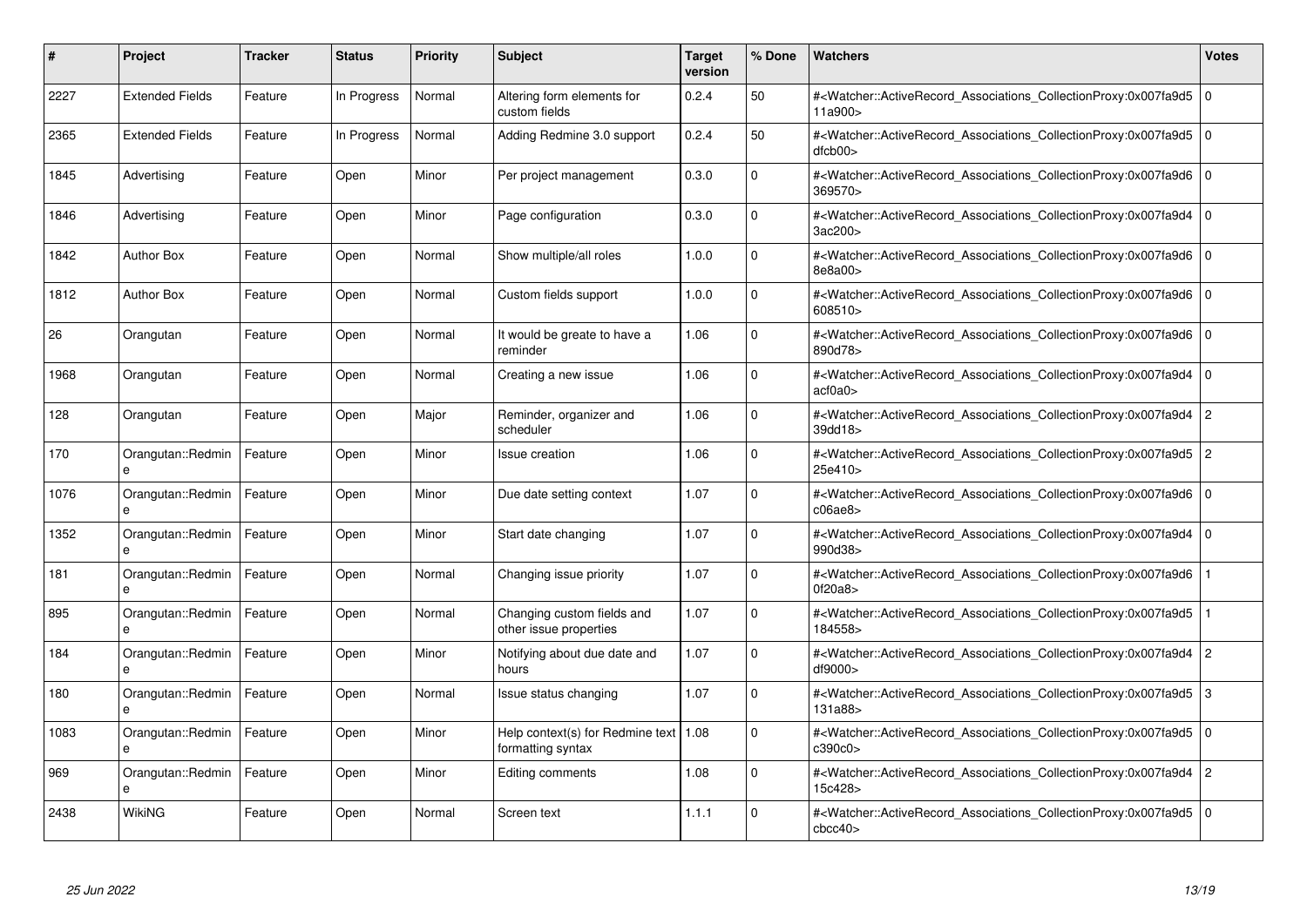| #    | <b>Project</b>                    | <b>Tracker</b> | <b>Status</b> | <b>Priority</b> | <b>Subject</b>                                                      | <b>Target</b><br>version | % Done      | <b>Watchers</b>                                                                                                                                          | <b>Votes</b> |
|------|-----------------------------------|----------------|---------------|-----------------|---------------------------------------------------------------------|--------------------------|-------------|----------------------------------------------------------------------------------------------------------------------------------------------------------|--------------|
| 2243 | RedWord                           | Improvement    | <b>New</b>    | Normal          | Show unapproved comments<br>for admins                              |                          | $\Omega$    | # <watcher::activerecord_associations_collectionproxy:0x007fa9d6<br>4701f8&gt;</watcher::activerecord_associations_collectionproxy:0x007fa9d6<br>        | 0            |
| 1891 | Projects                          | Improvement    | Open          | Normal          | Add BASH & Perl CodeRay<br>scanners                                 |                          | $\Omega$    | # <watcher::activerecord_associations_collectionproxy:0x007fa9d6 0<br="">d0eb98</watcher::activerecord_associations_collectionproxy:0x007fa9d6>          |              |
| 2431 | Projects                          | Improvement    | <b>New</b>    | Normal          | Fix location of known hosts for<br>www-data                         |                          | $\mathbf 0$ | # <watcher::activerecord_associations_collectionproxy:0x007fa9d4 0<br=""  ="">856e40&gt;</watcher::activerecord_associations_collectionproxy:0x007fa9d4> |              |
| 2037 | Projects                          | Improvement    | Open          | Minor           | Completeness bars on start<br>page                                  |                          | $\Omega$    | # <watcher::activerecord_associations_collectionproxy:0x007fa9d4<br>63a120&gt;</watcher::activerecord_associations_collectionproxy:0x007fa9d4<br>        | 0            |
| 936  | Orangutan                         | Improvement    | In Progress   | Normal          | Documentation                                                       |                          | 30          | # <watcher::activerecord_associations_collectionproxy:0x007fa9d5 0<br="">efad18</watcher::activerecord_associations_collectionproxy:0x007fa9d5>          |              |
| 2106 | Projects                          | Improvement    | Incomplete    | Minor           | Gravatar upload                                                     |                          | $\Omega$    | # <watcher::activerecord 0<br="" associations="" collectionproxy:0x007fa9d6=""  ="">302820&gt;</watcher::activerecord>                                   |              |
| 1038 | Orangutan::Redmin<br>$\mathbf{a}$ | Improvement    | Open          | Minor           | More flexible syntax for adding<br>past tasks/entries               |                          | $\Omega$    | # <watcher::activerecord associations="" collectionproxy:0x007fa9d6<br="">5c6fe8&gt;</watcher::activerecord>                                             | $\Omega$     |
| 1107 | Orangutan::Redmin<br>e            | Improvement    | Open          | Minor           | Change default<br>project/issue/activity if no task is<br>available |                          | $\Omega$    | # <watcher::activerecord_associations_collectionproxy:0x007fa9d5 0<br=""  ="">6046a0&gt;</watcher::activerecord_associations_collectionproxy:0x007fa9d5> |              |
| 1159 | Orangutan::Redmin<br>e            | Improvement    | Open          | Minor           | Support using numbers for<br>project list                           |                          | $\Omega$    | # <watcher::activerecord_associations_collectionproxy:0x007fa9d4 0<br=""  ="">3169f8&gt;</watcher::activerecord_associations_collectionproxy:0x007fa9d4> |              |
| 1298 | Orangutan                         | Improvement    | Open          | Normal          | Context help for some<br>Orangutan messages                         |                          | $\Omega$    | # <watcher::activerecord_associations_collectionproxy:0x007fa9d4<br>2c8118&gt;</watcher::activerecord_associations_collectionproxy:0x007fa9d4<br>        | $\Omega$     |
| 1466 | Orangutan::Redmin<br>e            | Improvement    | Open          | Normal          | Hyperlinks in notifications                                         |                          | $\Omega$    | # <watcher::activerecord 0<br="" associations="" collectionproxy:0x007fa9d5=""  ="">666058&gt;</watcher::activerecord>                                   |              |
| 1969 | Projects                          | Improvement    | Open          | Normal          | Vote plugin                                                         |                          | $\Omega$    | # <watcher::activerecord_associations_collectionproxy:0x007fa9d4 0<br=""  ="">d6e9a0</watcher::activerecord_associations_collectionproxy:0x007fa9d4>     |              |
| 2031 | Projects                          | Improvement    | Open          | Minor           | News sidebar                                                        |                          | $\Omega$    | # <watcher::activerecord_associations_collectionproxy:0x007fa9d4<br>766350&gt;</watcher::activerecord_associations_collectionproxy:0x007fa9d4<br>        | l 0          |
| 2032 | Projects                          | Improvement    | Open          | Minor           | Quick way to submit Orangutan<br>omission                           |                          | $\Omega$    | # <watcher::activerecord_associations_collectionproxy:0x007fa9d4 0<br=""  ="">1715a8</watcher::activerecord_associations_collectionproxy:0x007fa9d4>     |              |
| 2245 | RedWord                           | Improvement    | Open          | Normal          | Hellip in project titles                                            |                          | $\Omega$    | # <watcher::activerecord_associations_collectionproxy:0x007fa9d5<br>2d8508&gt;</watcher::activerecord_associations_collectionproxy:0x007fa9d5<br>        | l O          |
| 2247 | <b>RedPress</b>                   | Improvement    | Open          | Normal          | Redirect back after logout                                          |                          | $\mathbf 0$ | # <watcher::activerecord_associations_collectionproxy:0x007fa9d5<br>adca88&gt;</watcher::activerecord_associations_collectionproxy:0x007fa9d5<br>        | 0            |
| 2401 | <b>Project Sections</b>           | Improvement    | Open          | Normal          | Section support for Extended<br>Fields                              |                          | $\Omega$    | # <watcher::activerecord_associations_collectionproxy:0x007fa9d4 0<br=""  ="">3847f0&gt;</watcher::activerecord_associations_collectionproxy:0x007fa9d4> |              |
| 1622 | Orangutan::Redmin<br>$\mathbf{a}$ | Improvement    | Incomplete    | Normal          | Support rest hours column                                           |                          | $\Omega$    | # <watcher::activerecord associations="" collectionproxy:0x007fa9d4<br="">4b7118&gt;</watcher::activerecord>                                             | l 0          |
| 1899 | WikiNG                            | Improvement    | Incomplete    | Minor           | Ignore conditions on preview                                        |                          | $\Omega$    | # <watcher::activerecord_associations_collectionproxy:0x007fa9d6 0<br=""  ="">44cca8&gt;</watcher::activerecord_associations_collectionproxy:0x007fa9d6> |              |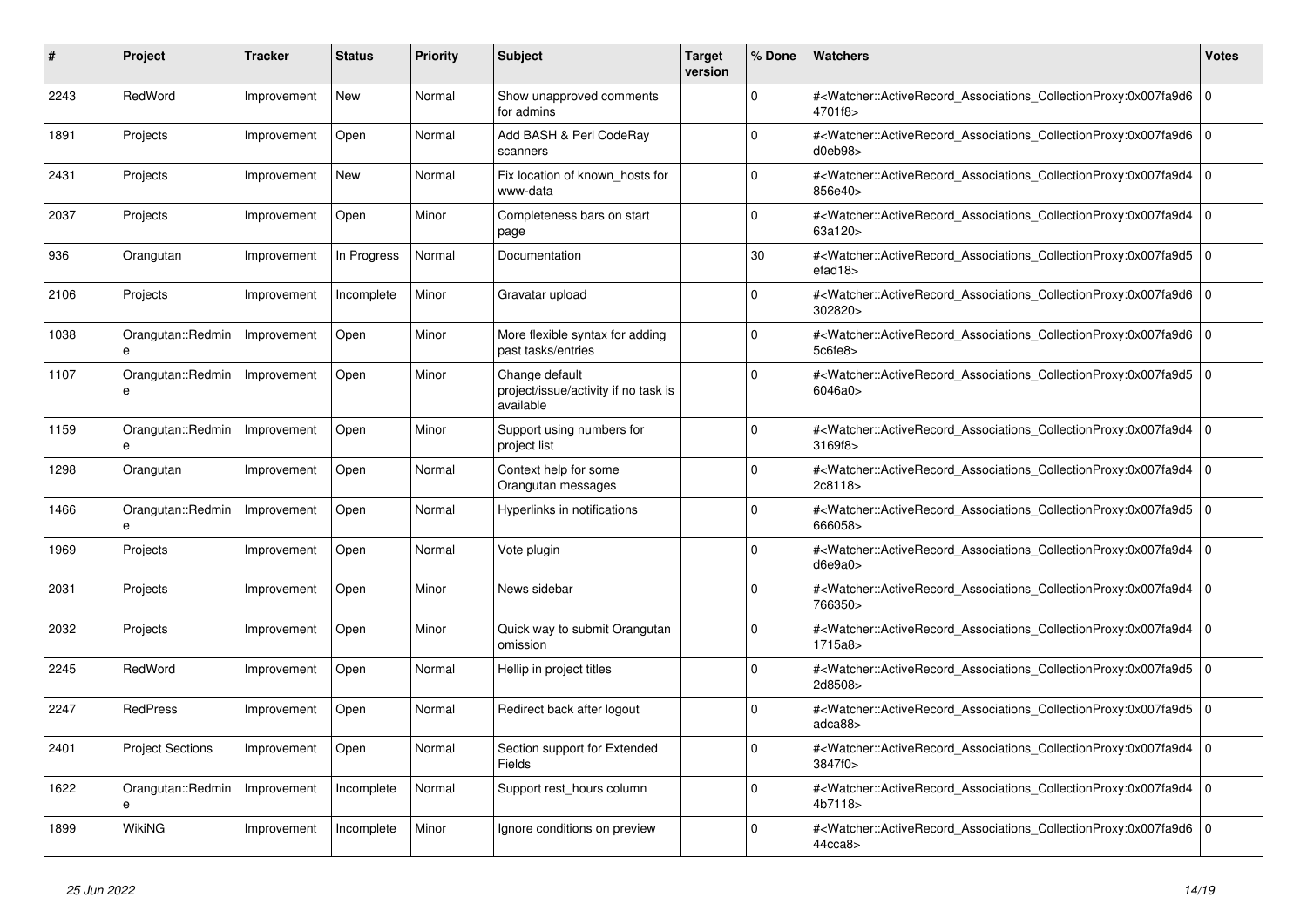| #    | Project                              | <b>Tracker</b> | <b>Status</b> | <b>Priority</b> | <b>Subject</b>                                                        | <b>Target</b><br>version | % Done      | Watchers                                                                                                                                                                           | <b>Votes</b> |
|------|--------------------------------------|----------------|---------------|-----------------|-----------------------------------------------------------------------|--------------------------|-------------|------------------------------------------------------------------------------------------------------------------------------------------------------------------------------------|--------------|
| 1988 | Orangutan                            | Improvement    | Incomplete    | Normal          | Multithreading                                                        |                          | 0           | # <watcher::activerecord_associations_collectionproxy:0x007fa9d4<br>6cc458</watcher::activerecord_associations_collectionproxy:0x007fa9d4<br>                                      | $\mathbf 0$  |
| 2021 | Projects                             | Improvement    | Incomplete    | Major           | Spam protect                                                          |                          | $\Omega$    | # <watcher::activerecord_associations_collectionproxy:0x007fa9e5 0<br=""  ="">619ef0</watcher::activerecord_associations_collectionproxy:0x007fa9e5>                               |              |
| 2086 | Projects                             | Improvement    | Incomplete    | Minor           | Latest stable version                                                 |                          | 0           | # <watcher::activerecord_associations_collectionproxy:0x007fa9e5 0<br=""  ="">5bc980&gt;</watcher::activerecord_associations_collectionproxy:0x007fa9e5>                           |              |
| 2160 | WikiNG                               | Improvement    | Incomplete    | Normal          | Rename {{version}} to {{hidden}}                                      |                          | $\Omega$    | # <watcher::activerecord_associations_collectionproxy:0x007fa9e7<br>2fd490&gt;</watcher::activerecord_associations_collectionproxy:0x007fa9e7<br>                                  | $\Omega$     |
| 2244 | WordMine                             | Improvement    | Incomplete    | Normal          | Import the project on blog index<br>open                              |                          | $\mathbf 0$ | # <watcher::activerecord 0<br="" associations="" collectionproxy:0x007fa9e7="">16f268&gt;</watcher::activerecord>                                                                  |              |
| 2441 | <b>Project Sections</b>              | Improvement    | Incomplete    | Minor           | Option to collapse section                                            |                          | $\Omega$    | # <watcher::activerecord_associations_collectionproxy:0x007fa9e6 0<br=""  ="">e43648&gt;</watcher::activerecord_associations_collectionproxy:0x007fa9e6>                           |              |
| 189  | Orangutan::Redmin                    | Improvement    | Open          | Minor           | Avoid taking text as a comment<br>for the task                        |                          | $\Omega$    | # <watcher::activerecord_associations_collectionproxy:0x007fa9e6<br>92c1a0&gt;</watcher::activerecord_associations_collectionproxy:0x007fa9e6<br>                                  |              |
| 971  | Orangutan::Redmin<br>e               | Improvement    | Incomplete    | Minor           | Confirm before taking text as a<br>task/entry description             |                          | $\mathbf 0$ | # <watcher::activerecord_associations_collectionproxy:0x007fa9e6<br>4af708&gt;</watcher::activerecord_associations_collectionproxy:0x007fa9e6<br>                                  |              |
| 1990 | Projects                             | Improvement    | Incomplete    | Minor           | anti notificatin spam - fine<br>grained mail distribution             |                          | $\mathbf 0$ | # <watcher::activerecord_associations_collectionproxy:0x007fa9e5f<br>4c040&gt;</watcher::activerecord_associations_collectionproxy:0x007fa9e5f<br>                                 |              |
| 1029 | Orangutan::Redmin<br>e               | Improvement    | Open          | Minor           | Respect user's Redmine<br>notifications settings                      | 1.06                     | 0           | # <watcher::activerecord_associations_collectionproxy:0x007fa9e5 0<br=""  =""><math>b</math>f55e0<math>&gt;</math></watcher::activerecord_associations_collectionproxy:0x007fa9e5> |              |
| 1604 | Orangutan::Redmin<br>e               | Improvement    | Open          | Normal          | Notify also about other<br>important events on subscribed<br>projects | 1.06                     | 0           | # <watcher::activerecord_associations_collectionproxy:0x007fa9e5 0<br="">952130&gt;</watcher::activerecord_associations_collectionproxy:0x007fa9e5>                                |              |
| 1682 | Orangutan                            | Improvement    | Open          | Normal          | Take into account if time<br>tracking module is enabled               | 1.06                     | $\mathbf 0$ | # <watcher::activerecord_associations_collectionproxy:0x007fa9e5<br>7231c0&gt;</watcher::activerecord_associations_collectionproxy:0x007fa9e5<br>                                  | l O          |
| 2035 | Orangutan                            | Improvement    | Open          | Minor           | Direct communication between<br>a monkey and Orangutan                | 1.06                     | 0           | # <watcher::activerecord_associations_collectionproxy:0x007fa9e5 0<br=""  ="">54d580&gt;</watcher::activerecord_associations_collectionproxy:0x007fa9e5>                           |              |
| 1615 | Orangutan::Redmin                    | Improvement    | Open          | Minor           | Notify assignee when new<br>watcher is added                          | 1.06                     | $\mathbf 0$ | # <watcher::activerecord_associations_collectionproxy:0x007fa9e5<br>11ed10<sub>&gt;</sub></watcher::activerecord_associations_collectionproxy:0x007fa9e5<br>                       |              |
| 192  | Orangutan                            | Improvement    | Open          | Major           | SQL optimization                                                      | 1.07                     | $\mathbf 0$ | # <watcher::activerecord_associations_collectionproxy:0x007fa9e5<br>2ba958&gt;</watcher::activerecord_associations_collectionproxy:0x007fa9e5<br>                                  | l o          |
| 918  | Orangutan                            | Improvement    | Open          | Normal          | Profiler/optimization                                                 | 1.07                     | 0           | # <watcher::activerecord_associations_collectionproxy:0x007fa9e5<br>103678&gt;</watcher::activerecord_associations_collectionproxy:0x007fa9e5<br>                                  | ١o           |
| 1602 | Orangutan::Redmin   Improvement<br>e |                | Open          | Major           | Textile support                                                       | 1.07                     | 0           | # <watcher::activerecord 0<br="" associations="" collectionproxy:0x007fa9e4="">e35a40&gt;</watcher::activerecord>                                                                  |              |
| 1609 | Orangutan::Redmin                    | Improvement    | Open          | Normal          | Use text similarity score when<br>suggesting renaming or<br>replacing | 1.07                     | $\mathbf 0$ | # <watcher::activerecord_associations_collectionproxy:0x0055cbdb 0<br="">c09548&gt;</watcher::activerecord_associations_collectionproxy:0x0055cbdb>                                |              |
| 1678 | Orangutan::Redmin                    | Improvement    | Open          | Normal          | Suggest changing issue when<br>default issue is closed                | 1.07                     | 0           | # <watcher::activerecord_associations_collectionproxy:0x0055cbdb 0<br=""  ="">a552d8&gt;</watcher::activerecord_associations_collectionproxy:0x0055cbdb>                           |              |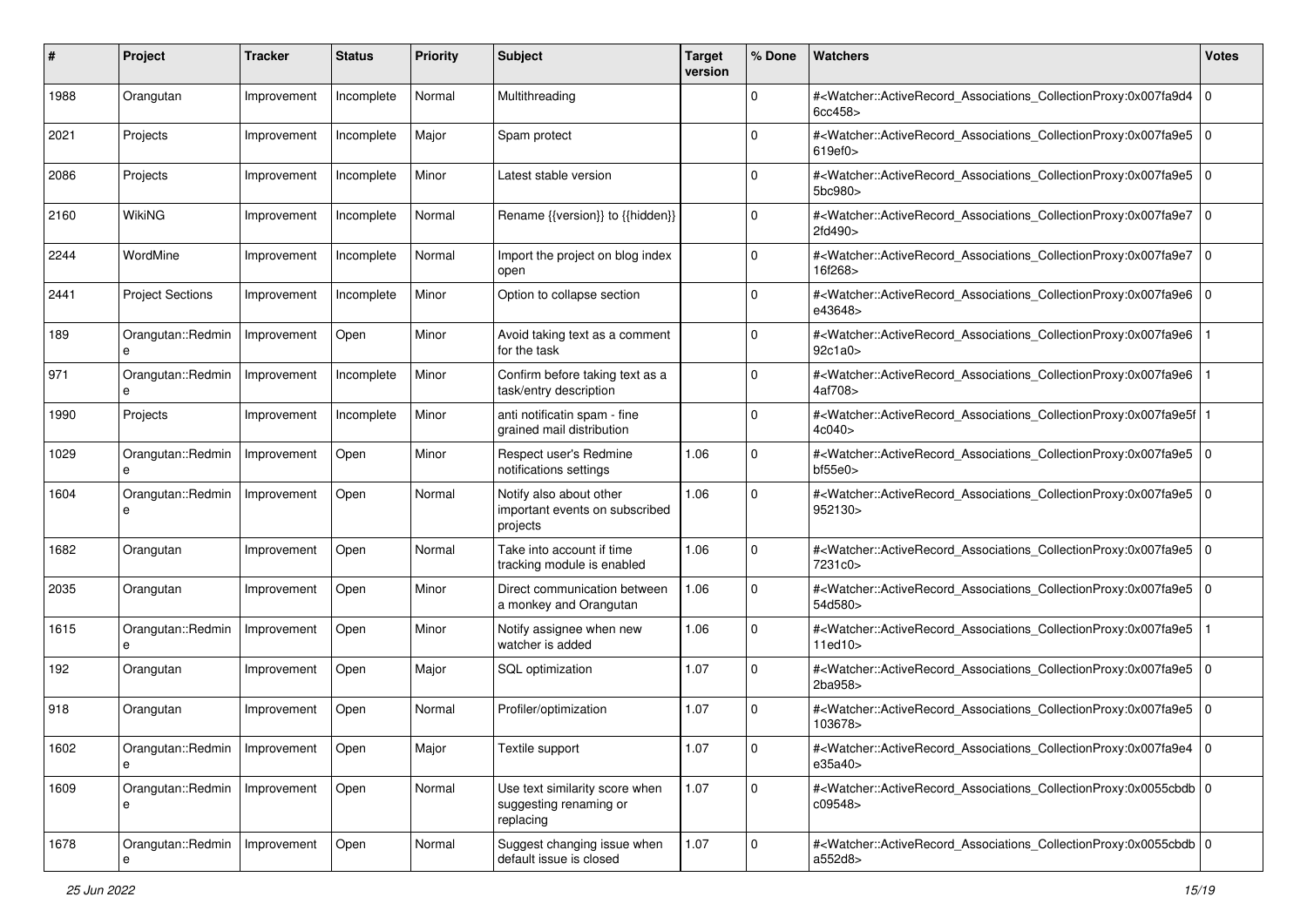| #    | <b>Project</b>                    | <b>Tracker</b> | <b>Status</b> | <b>Priority</b> | <b>Subject</b>                                                  | <b>Target</b><br>version | % Done       | <b>Watchers</b>                                                                                                                                          | <b>Votes</b> |
|------|-----------------------------------|----------------|---------------|-----------------|-----------------------------------------------------------------|--------------------------|--------------|----------------------------------------------------------------------------------------------------------------------------------------------------------|--------------|
| 512  | Orangutan::Redmin<br>e            | Improvement    | In Progress   | Normal          | Detect lunch time when<br>suggesting tasks                      | 1.07                     | 50           | # <watcher::activerecord_associations_collectionproxy:0x0055cbdb 3<br="">94d868&gt;</watcher::activerecord_associations_collectionproxy:0x0055cbdb>      |              |
| 973  | Orangutan::Redmin<br>e            | Improvement    | Open          | Minor           | <b>Issue description change</b><br>notification                 | 1.08                     | $\mathbf{0}$ | # <watcher::activerecord_associations_collectionproxy:0x0055cbdb 0<br="">7df120&gt;</watcher::activerecord_associations_collectionproxy:0x0055cbdb>      |              |
| 1051 | Orangutan::Redmin<br>$\mathbf{a}$ | Improvement    | Open          | Minor           | Allow applying only some tasks<br>by number from suggested list | 1.08                     | $\mathbf 0$  | # <watcher::activerecord_associations_collectionproxy:0x0055cbdb 0<br=""  ="">648d98&gt;</watcher::activerecord_associations_collectionproxy:0x0055cbdb> |              |
| 1586 | Orangutan                         | Improvement    | Open          | Normal          | Installation command line helper                                | 1.08                     | $\Omega$     | # <watcher::activerecord_associations_collectionproxy:0x0055cbd7 0<br="">eba638</watcher::activerecord_associations_collectionproxy:0x0055cbd7>          |              |
| 1597 | Orangutan::Redmin<br>e            | Improvement    | Open          | Normal          | Support Redmine 1.1.0 "No<br>events"                            | 1.08                     | $\mathbf 0$  | # <watcher::activerecord_associations_collectionproxy:0x0055cbd8 0<br=""  ="">91ad80&gt;</watcher::activerecord_associations_collectionproxy:0x0055cbd8> |              |
| 862  | Orangutan                         | Improvement    | Open          | Minor           | Support user first and last name 2.00<br>in requests            |                          | $\Omega$     | # <watcher::activerecord 0<br="" associations="" collectionproxy:0x0055cbd7="">ec57e0</watcher::activerecord>                                            |              |
| 1089 | Orangutan                         | Improvement    | Open          | Minor           | Migrate to contexts<br>dependencies/relations from<br>weights   | 2.00                     | $\Omega$     | # <watcher::activerecord 0<br="" associations="" collectionproxy:0x0055cbd8="">0b92b8&gt;</watcher::activerecord>                                        |              |
| 1620 | Orangutan                         | Improvement    | Open          | Normal          | Fix foreign handlers API                                        | 2.00                     | $\Omega$     | # <watcher::activerecord_associations_collectionproxy:0x0055cbd7 0<br=""  ="">fb5268&gt;</watcher::activerecord_associations_collectionproxy:0x0055cbd7> |              |
| 2080 | Projects                          | Enhancement    | New           | Normal          | Turkish translation                                             |                          | $\Omega$     | # <watcher::activerecord_associations_collectionproxy:0x0055cbd7 0<br=""  ="">bb5870&gt;</watcher::activerecord_associations_collectionproxy:0x0055cbd7> |              |
| 2036 | Projects                          | Enhancement    | Open          | Minor           | Global news                                                     |                          | $\Omega$     | # <watcher::activerecord_associations_collectionproxy:0x0055cbd7 0<br=""  ="">80bc38&gt;</watcher::activerecord_associations_collectionproxy:0x0055cbd7> |              |
| 1465 | Orangutan                         | Enhancement    | Open          | Minor           | Pagination                                                      |                          | $\Omega$     | # <watcher::activerecord 0<br="" associations="" collectionproxy:0x0055cbd7="">20a320&gt;</watcher::activerecord>                                        |              |
| 1624 | Orangutan                         | Enhancement    | Open          | Normal          | ChiliProject support                                            |                          | $\Omega$     | # <watcher::activerecord 0<br="" associations="" collectionproxy:0x007fa9da=""  ="">c39688&gt;</watcher::activerecord>                                   |              |
| 1893 | Orangutan                         | Enhancement    | Open          | Minor           | Twitter monkey                                                  |                          | $\Omega$     | # <watcher::activerecord_associations_collectionproxy:0x007fa9da<br>31ce60&gt;</watcher::activerecord_associations_collectionproxy:0x007fa9da<br>        | l 0          |
| 1921 | Orangutan                         | Enhancement    | Open          | Minor           | <b>RSS monkey</b>                                               |                          | $\Omega$     | # <watcher::activerecord_associations_collectionproxy:0x007fa9d9 0<br="">df7908&gt;</watcher::activerecord_associations_collectionproxy:0x007fa9d9>      |              |
| 2293 | <b>WikiNG</b>                     | Enhancement    | Open          | Minor           | Extended user column                                            |                          | $\Omega$     | # <watcher::activerecord associations="" collectionproxy:0x007fa9da<br="">eadb80&gt;</watcher::activerecord>                                             | l 0          |
| 215  | Orangutan::Redmin<br>е            | Enhancement    | Incomplete    | Minor           | Support issue subject as an<br>answer to the issue questions    |                          | $\mathbf 0$  | # <watcher::activerecord_associations_collectionproxy:0x007fa9da<br>e0f6b0</watcher::activerecord_associations_collectionproxy:0x007fa9da<br>            | 0            |
| 1909 | Orangutan                         | Enhancement    | Incomplete    | Minor           | Orangutan::Kayako                                               |                          | $\Omega$     | # <watcher::activerecord_associations_collectionproxy:0x007fa9d7 0<br=""  ="">dd9e50&gt;</watcher::activerecord_associations_collectionproxy:0x007fa9d7> |              |
| 1913 | <b>WikiNG</b>                     | Enhancement    | Incomplete    | Minor           | External Debian/Ubuntu bugs                                     |                          | $\Omega$     | # <watcher::activerecord associations="" collectionproxy:0x007fa9d9<br="">337950&gt;</watcher::activerecord>                                             | $\Omega$     |
| 1994 | WikiNG                            | Enhancement    | Incomplete    | Normal          | Inline warnings, tips etc                                       |                          | $\Omega$     | # <watcher::activerecord_associations_collectionproxy:0x007fa9da 0<br=""  ="">bf5d70&gt;</watcher::activerecord_associations_collectionproxy:0x007fa9da> |              |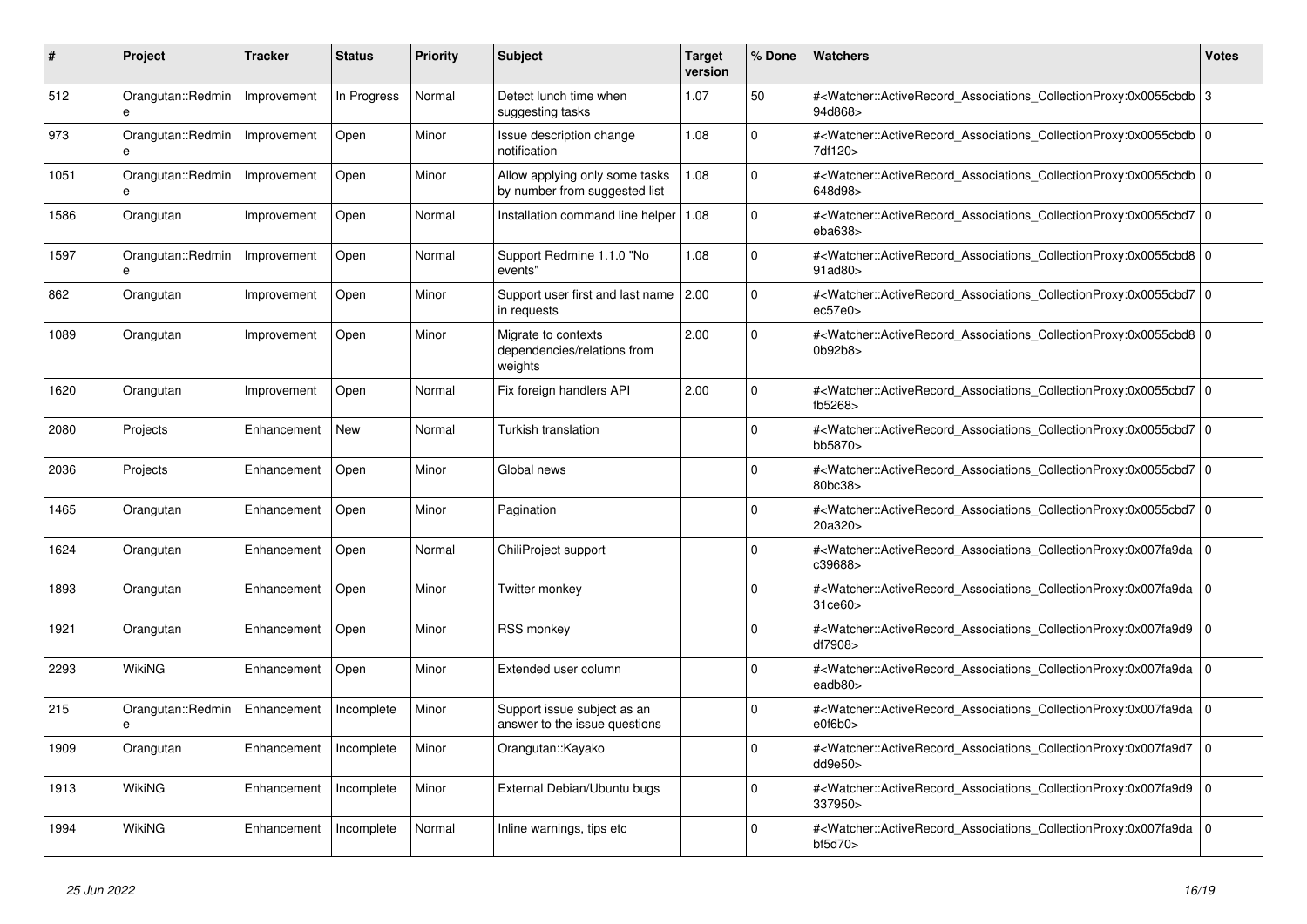| #    | Project                | <b>Tracker</b> | <b>Status</b> | <b>Priority</b> | <b>Subject</b>                                                      | <b>Target</b><br>version | % Done      | Watchers                                                                                                                                                  | <b>Votes</b> |
|------|------------------------|----------------|---------------|-----------------|---------------------------------------------------------------------|--------------------------|-------------|-----------------------------------------------------------------------------------------------------------------------------------------------------------|--------------|
| 2234 | WikiNG                 | Enhancement    | Incomplete    | Minor           | Avatars in user links?                                              |                          | 0           | # <watcher::activerecord associations="" collectionproxy:0x007fa9d8<br="">2d9040&gt;</watcher::activerecord>                                              | $\mathbf 0$  |
| 2088 | <b>WikiNG</b>          | Enhancement    | Open          | Normal          | Add WikiNG buttons<br>everywhere to the editing<br>toolbar          |                          | U           | # <watcher::activerecord_associations_collectionproxy:0x007fa9da<br>8652c8&gt;</watcher::activerecord_associations_collectionproxy:0x007fa9da<br>         |              |
| 1906 | WikiNG                 | Enhancement    | Incomplete    | Minor           | <b>External Redmine links</b>                                       |                          | $\Omega$    | # <watcher::activerecord_associations_collectionproxy:0x007fa9d9<br>348818&gt;</watcher::activerecord_associations_collectionproxy:0x007fa9d9<br>         |              |
| 1040 | Orangutan::Redmin<br>e | Enhancement    | Open          | Normal          | Support all Redmine notification<br>types                           | 1.06                     | $\Omega$    | # <watcher::activerecord_associations_collectionproxy:0x007fa9daf 0<br=""  ="">60438&gt;</watcher::activerecord_associations_collectionproxy:0x007fa9daf> |              |
| 1704 | Orangutan::Redmin<br>e | Enhancement    | Open          | Minor           | Notify about votes                                                  | 1.06                     | $\Omega$    | # <watcher::activerecord_associations_collectionproxy:0x007fa9d9<br>d90028&gt;</watcher::activerecord_associations_collectionproxy:0x007fa9d9<br>         | 10           |
| 864  | Orangutan::Redmin<br>e | Enhancement    | Open          | Normal          | Custom issues list format                                           | 1.07                     | $\mathbf 0$ | # <watcher::activerecord_associations_collectionproxy:0x007fa9d9 0<br=""  ="">ef9928&gt;</watcher::activerecord_associations_collectionproxy:0x007fa9d9>  |              |
| 1596 | Orangutan::Redmin      | Enhancement    | Open          | Minor           | PostgreSQL                                                          | 1.08                     | $\Omega$    | # <watcher::activerecord_associations_collectionproxy:0x007fa9db<br>41f898&gt;</watcher::activerecord_associations_collectionproxy:0x007fa9db<br>         | $\mathbf 0$  |
| 1616 | Orangutan::Redmin      | Enhancement    | Open          | Normal          | Redmine notification for<br>changes made in Orangutan               | 1.08                     | $\mathbf 0$ | # <watcher::activerecord_associations_collectionproxy:0x007fa9da<br>b4bc30&gt;</watcher::activerecord_associations_collectionproxy:0x007fa9da<br>         |              |
| 1075 | Orangutan              | Enhancement    | In Progress   | Minor           | Separate Orangutan core<br>(reusable bot code) from<br>Redmine code | 2.00                     | $\Omega$    | # <watcher::activerecord_associations_collectionproxy:0x007fa9da<br>b76c00&gt;</watcher::activerecord_associations_collectionproxy:0x007fa9da<br>         | $\Omega$     |
| 910  | Orangutan              | Enhancement    | Open          | Minor           | Subjects or make Orangutan<br>remember issue id, project etc        | 2.00                     | $\mathbf 0$ | # <watcher::activerecord_associations_collectionproxy:0x007fa9d9<br>5451c0&gt;</watcher::activerecord_associations_collectionproxy:0x007fa9d9<br>         | $\mathbf 0$  |
| 994  | Orangutan              | Enhancement    | Open          | Minor           | Topics or response modes                                            | 2.00                     | $\mathbf 0$ | # <watcher::activerecord_associations_collectionproxy:0x007fa9d9 0<br=""  ="">62f2e8&gt;</watcher::activerecord_associations_collectionproxy:0x007fa9d9>  |              |
| 1562 | Orangutan              | Enhancement    | Open          | Normal          | Localisation                                                        | 2.00                     | $\Omega$    | # <watcher::activerecord_associations_collectionproxy:0x007fa9da<br>679a90&gt;</watcher::activerecord_associations_collectionproxy:0x007fa9da<br>         | $\mathbf 0$  |
| 1600 | Orangutan              | Enhancement    | Open          | Minor           | Change configuration file format 2.00                               |                          | $\Omega$    | # <watcher::activerecord_associations_collectionproxy:0x007fa9d9<br>4d7468&gt;</watcher::activerecord_associations_collectionproxy:0x007fa9d9<br>         | l O          |
| 1601 | Orangutan              | Enhancement    | Incomplete    | Normal          | Configuring contexts weights                                        | 2.00                     | $\mathbf 0$ | # <watcher::activerecord_associations_collectionproxy:0x007fa9da  <br="">237248&gt;</watcher::activerecord_associations_collectionproxy:0x007fa9da>       | l O          |
| 1618 | Orangutan              | Enhancement    | Open          | Minor           | Support subrequests in single<br>request message                    | 2.00                     | $\mathbf 0$ | # <watcher::activerecord_associations_collectionproxy:0x007fa9d9<br>022e40&gt;</watcher::activerecord_associations_collectionproxy:0x007fa9d9<br>         |              |
| 974  | Orangutan              | Enhancement    | Open          | Minor           | Rich text/formatting support                                        | 2.00                     | $\Omega$    | # <watcher::activerecord_associations_collectionproxy:0x007fa9da<br>c46f68&gt;</watcher::activerecord_associations_collectionproxy:0x007fa9da<br>         | 3            |
| 2399 | Projects               | Support        | <b>New</b>    | Normal          | ChiliProject cleanup                                                |                          | 0           | # <watcher::activerecord_associations_collectionproxy:0x007fa9da 0<br=""  ="">a87b28&gt;</watcher::activerecord_associations_collectionproxy:0x007fa9da>  |              |
| 2400 | Projects               | Support        | New           | Normal          | Redmine < 3.x clean up                                              |                          | $\mathbf 0$ | # <watcher::activerecord_associations_collectionproxy:0x007fa9da 0<br="">71df10</watcher::activerecord_associations_collectionproxy:0x007fa9da>           |              |
| 2317 | Hooks Manager          | Support        | New           | Normal          | Change Assignee on custom<br>field selection                        |                          | 0           | # <watcher::activerecord_associations_collectionproxy:0x007fa9da 0<br=""  ="">492a10&gt;</watcher::activerecord_associations_collectionproxy:0x007fa9da>  |              |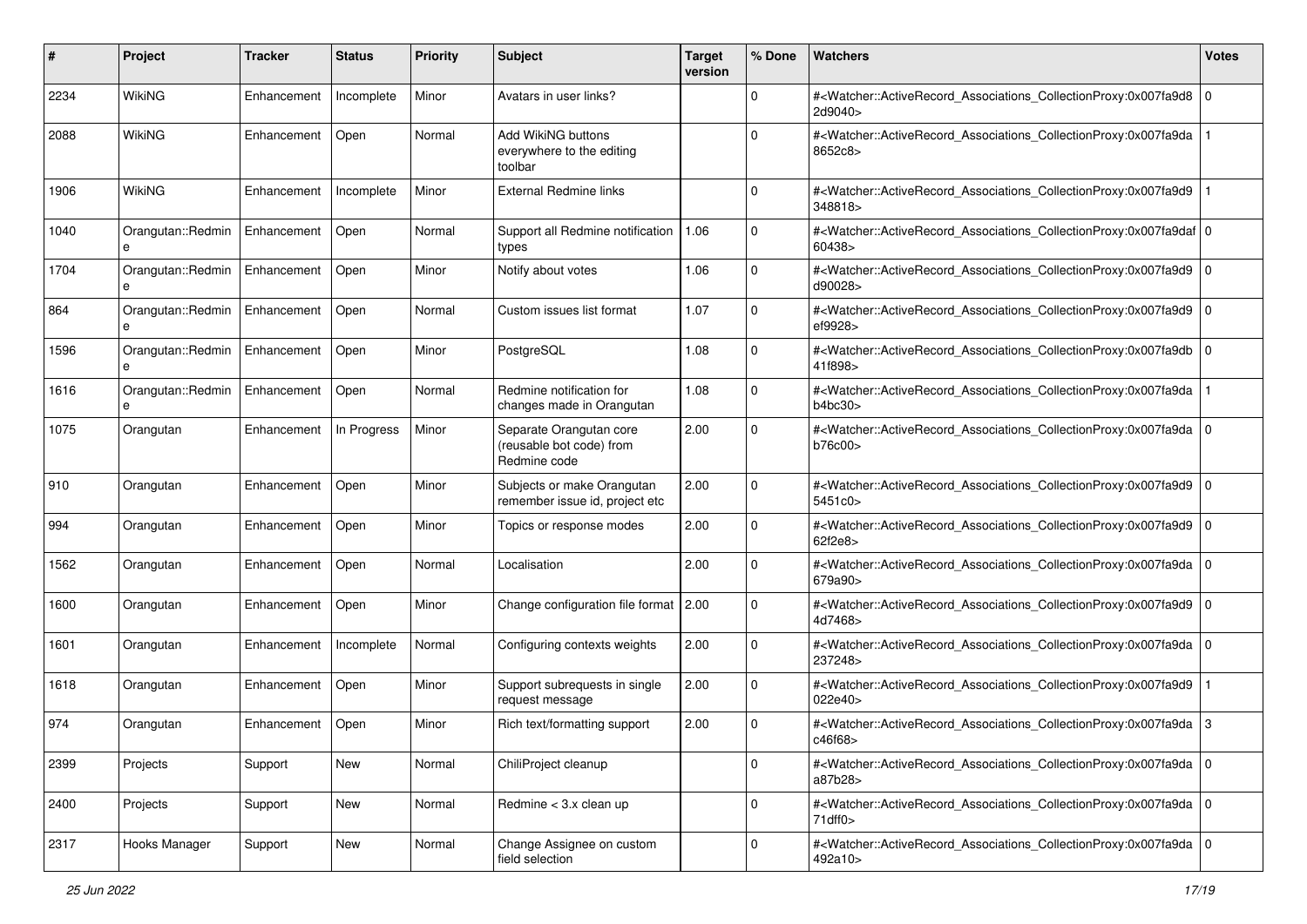| #       | Project                           | <b>Tracker</b> | <b>Status</b> | <b>Priority</b> | <b>Subject</b>                                                                                                           | <b>Target</b><br>version | % Done      | Watchers                                                                                                                                                 | <b>Votes</b> |
|---------|-----------------------------------|----------------|---------------|-----------------|--------------------------------------------------------------------------------------------------------------------------|--------------------------|-------------|----------------------------------------------------------------------------------------------------------------------------------------------------------|--------------|
| 2377    | <b>WikiNG</b>                     | Support        | New           | Normal          | Custom macros work, but icon<br>macros do not                                                                            |                          | 0           | # <watcher::activerecord 0<br="" associations="" collectionproxy:0x007fa9d8="">7a70b8&gt;</watcher::activerecord>                                        |              |
| 1910    | Projects                          | Support        | Open          | Major           | Users verification                                                                                                       |                          | $\Omega$    | # <watcher::activerecord_associations_collectionproxy:0x007fa9da 0<br=""  ="">abdca0&gt;</watcher::activerecord_associations_collectionproxy:0x007fa9da> |              |
| 2161    | <b>Extended Fields</b>            | Support        | In Progress   | Critical        | Internal error On New Issues<br>tab                                                                                      |                          | $\Omega$    | # <watcher::activerecord_associations_collectionproxy:0x007fa9db<br>139b60&gt;</watcher::activerecord_associations_collectionproxy:0x007fa9db<br>        | l O          |
| 2273    | Hooks Manager                     | Support        | In Progress   | Normal          | Hook is invalid                                                                                                          |                          | 0           | # <watcher::activerecord associations="" collectionproxy:0x007fa9d9<br="">4f6c28&gt;</watcher::activerecord>                                             | l 0          |
| 2285    | WordMine                          | Support        | In Progress   | Normal          | Can't get this to work                                                                                                   |                          | $\Omega$    | # <watcher::activerecord_associations_collectionproxy:0x007fa9da 0<br=""  ="">9480a0&gt;</watcher::activerecord_associations_collectionproxy:0x007fa9da> |              |
| 2298    | RedWord                           | Support        | In Progress   | Normal          | Theme review by WordPress<br>reviewers                                                                                   |                          | 10          | # <watcher::activerecord_associations_collectionproxy:0x007fa9d9<br>a3e848&gt;</watcher::activerecord_associations_collectionproxy:0x007fa9d9<br>        | l O          |
| 1828    | <b>Contact Form</b>               | Support        | Deferred      | Normal          | Incorrect from/reply to address<br>used in sent email                                                                    |                          | 40          | # <watcher::activerecord_associations_collectionproxy:0x007fa9d8<br>1472b8&gt;</watcher::activerecord_associations_collectionproxy:0x007fa9d8<br>        | l 0          |
| 1878    | <b>SCM Creator</b><br>$(+Github)$ | Support        | Deferred      | Normal          | Don't create bare GIt repository                                                                                         |                          | $\mathbf 0$ | # <watcher::activerecord_associations_collectionproxy:0x007fa9d9 0<br=""  ="">ef47e8</watcher::activerecord_associations_collectionproxy:0x007fa9d9>     |              |
| 2221    | <b>Extended Fields</b>            | Support        | Deferred      | Minor           | Need a fix for _list.html.erb                                                                                            |                          | $\mathbf 0$ | # <watcher::activerecord_associations_collectionproxy:0x007fa9da 0<br=""  ="">b56ba8</watcher::activerecord_associations_collectionproxy:0x007fa9da>     |              |
| ISSUE-1 | ISSUE-id                          | Support        | Deferred      | Minor           | Need a function to display issue<br>id                                                                                   |                          | $\Omega$    | # <watcher::activerecord_associations_collectionproxy:0x007fa9db<br>7592c0&gt;</watcher::activerecord_associations_collectionproxy:0x007fa9db<br>        | l O          |
| 1853    | Projects                          | Support        | Open          | Normal          | Customizer                                                                                                               |                          | $\Omega$    | # <watcher::activerecord_associations_collectionproxy:0x007fa9da<br>c91d60&gt;</watcher::activerecord_associations_collectionproxy:0x007fa9da<br>        | l O          |
| 2107    | <b>Extended Fields</b>            | Support        | Open          | Normal          | WiKi formatting support to<br>custom field                                                                               |                          | $\Omega$    | # <watcher::activerecord_associations_collectionproxy:0x007fa9d9 0<br=""  ="">ac1090&gt;</watcher::activerecord_associations_collectionproxy:0x007fa9d9> |              |
| 2111    | <b>SCM Creator</b><br>(+Github)   | Support        | Open          | Normal          | "Adding local repositories was<br>denied by the administrator"<br>message given when creating<br>SVN or Git repositories |                          | $\Omega$    | # <watcher::activerecord_associations_collectionproxy:0x007fa9d9<br>9c45e8&gt;</watcher::activerecord_associations_collectionproxy:0x007fa9d9<br>        | l O          |
| 2196    | <b>Extended Fields</b>            | Support        | Open          | Normal          | Default values for "Wiki text"<br>custom fields not being applied                                                        |                          | $\mathbf 0$ | # <watcher::activerecord_associations_collectionproxy:0x007fa9d9 0<br=""  ="">37c848&gt;</watcher::activerecord_associations_collectionproxy:0x007fa9d9> |              |
| 2250    | <b>WikiNG</b>                     | Support        | Open          | Normal          | Textilizable fix in Redmine                                                                                              |                          | $\Omega$    | # <watcher::activerecord_associations_collectionproxy:0x007fa9da<br>46d8c8&gt;</watcher::activerecord_associations_collectionproxy:0x007fa9da<br>        | l O          |
| 2304    | Meta                              | Support        | Open          | Normal          | Ask Redmine guys to add hooks<br>to the core                                                                             |                          | $\Omega$    | # <watcher::activerecord_associations_collectionproxy:0x007fa9db 0<br="">4a5100&gt;</watcher::activerecord_associations_collectionproxy:0x007fa9db>      |              |
| 2344    | <b>Extended Fields</b>            | Support        | Open          | Normal          | Installation failure: uninitialized<br>constant ExtendedFieldsHelper                                                     |                          | 10          | # <watcher::activerecord 0<br="" associations="" collectionproxy:0x007fa9d9f="">f1420&gt;</watcher::activerecord>                                        |              |
| 2435    | WikiNG                            | Support        | Open          | Normal          | Update Red-Andy styles                                                                                                   |                          | $\mathbf 0$ | # <watcher::activerecord_associations_collectionproxy:0x007fa9da 0<br="">85bb10&gt;</watcher::activerecord_associations_collectionproxy:0x007fa9da>      |              |
| 2184    | Role Shift                        | Support        | Incomplete    | Normal          | Issue visibility                                                                                                         |                          | $\mathbf 0$ | # <watcher::activerecord_associations_collectionproxy:0x007fa9d8 0<br="">ddac28&gt;</watcher::activerecord_associations_collectionproxy:0x007fa9d8>      |              |